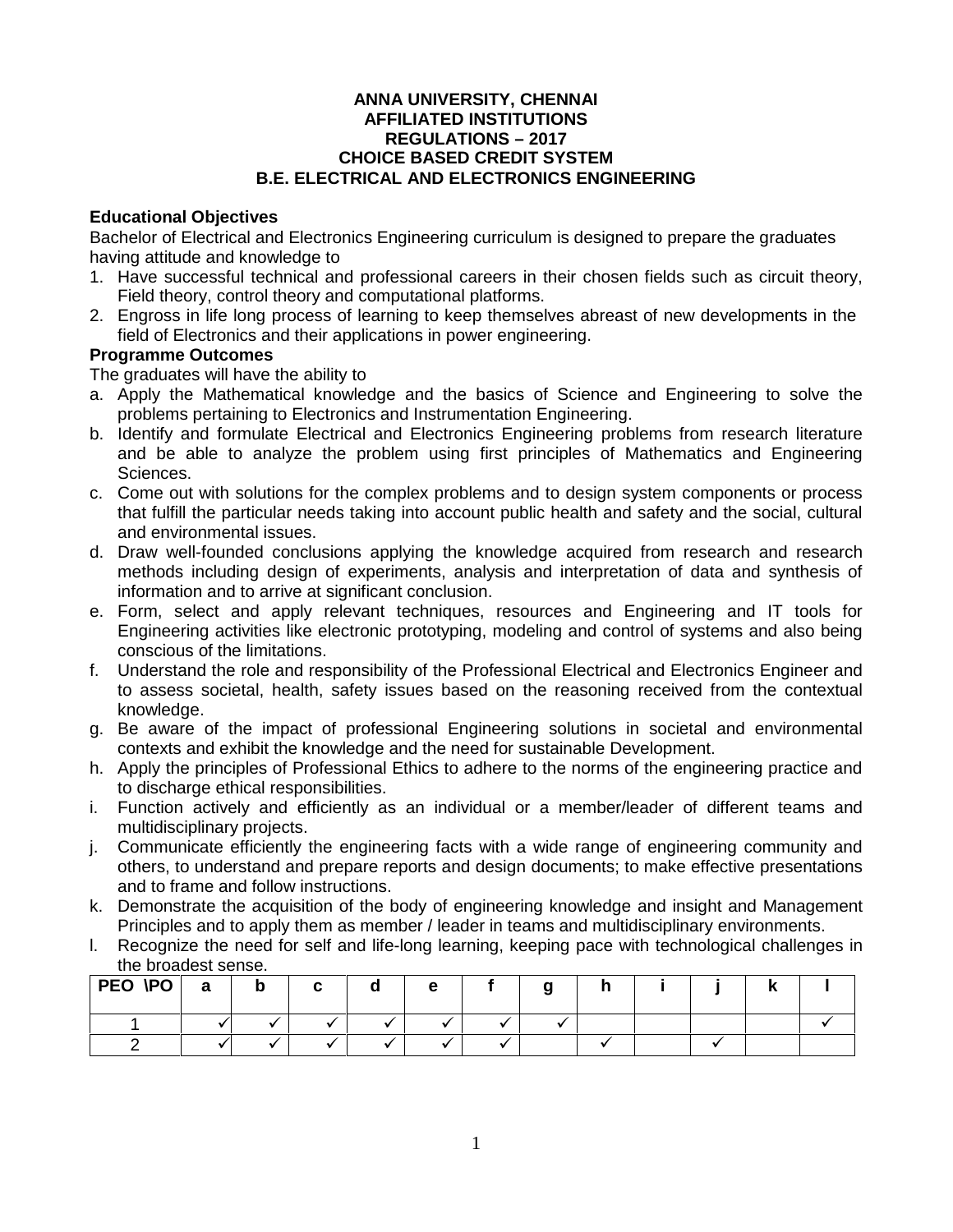| <b>SEMESTER</b> | <b>NAME OF THE</b><br><b>SUBJECT</b>                 | <b>PROGRAM OUTCOMES</b> |   |   |              |              |              |              |   |              |              |   |   |
|-----------------|------------------------------------------------------|-------------------------|---|---|--------------|--------------|--------------|--------------|---|--------------|--------------|---|---|
|                 |                                                      | a                       | b | C | d            | e            |              | g            | h |              |              | k |   |
|                 | <b>THEORY</b>                                        |                         |   |   |              |              |              |              |   |              |              |   |   |
|                 | Communicative English                                |                         |   |   |              |              |              |              |   | $\checkmark$ | ✓            |   | ✓ |
|                 | <b>Engineering Mathematics - I</b>                   | $\checkmark$            | ✓ |   |              | ✓            |              |              |   |              |              |   | ✓ |
|                 | <b>Engineering Physics</b>                           | $\checkmark$            | ✓ | ✓ |              | ✓            |              | $\checkmark$ |   |              |              |   | ✓ |
|                 | <b>Engineering Chemistry</b>                         | ✓                       | ✓ | ✓ |              | ✓            |              |              |   |              |              |   | ✓ |
| <b>SEM I</b>    | Problem Solving and Python<br>Programming            | $\checkmark$            | ✓ |   | $\checkmark$ | $\checkmark$ |              |              |   |              |              |   | ✓ |
|                 | <b>Engineering Graphics</b>                          |                         |   | ✓ | $\checkmark$ |              |              |              |   |              |              |   |   |
|                 | <b>PRACTICAL</b>                                     |                         |   |   |              |              |              |              |   |              |              |   |   |
|                 | Problem Solving and Python<br>Programming Laboratory | ✓                       |   | ✓ | $\checkmark$ |              | ✓            |              |   |              | ✓            |   | ✓ |
|                 | Physics and Chemistry Laboratory                     | ✓                       | ✓ |   |              |              |              |              |   |              |              |   |   |
|                 | <b>THEORY</b>                                        |                         |   |   |              |              |              |              |   |              |              |   |   |
|                 | <b>Technical English</b>                             |                         |   |   |              |              |              |              |   | ✓            | ✓            |   | ✓ |
|                 | <b>Engineering Mathematics - II</b>                  | ✓                       | ✓ | ✓ |              | ✓            |              |              |   |              |              |   |   |
|                 | <b>Physics For Electronics Engineering</b>           | $\checkmark$            | ✓ |   |              | $\checkmark$ |              | $\checkmark$ |   |              |              |   |   |
|                 | <b>Basic Civil and Mechanical</b><br>Engineering     |                         |   |   | $\checkmark$ |              | ✓            |              |   |              |              |   |   |
| <b>SEM II</b>   | <b>Circuit Theory</b>                                | ✓                       | ✓ |   | ✓            | ✓            |              |              |   |              |              |   | ✓ |
|                 | <b>Environmental Science</b><br>and Engineering      |                         | ✓ |   |              |              | ✓            | $\checkmark$ | ✓ |              |              |   |   |
|                 | <b>PRACTICALS</b>                                    |                         |   |   |              |              |              |              |   |              |              |   |   |
|                 | <b>Engineering Practices Laboratory</b>              | $\checkmark$            |   | ✓ | $\checkmark$ | ✓            | $\checkmark$ |              |   |              | $\checkmark$ |   |   |
|                 | <b>Electric Circuits Lab</b>                         | ✓                       |   | ✓ | ✓            | ✓            | ✓            |              |   |              | ✓            |   | ✓ |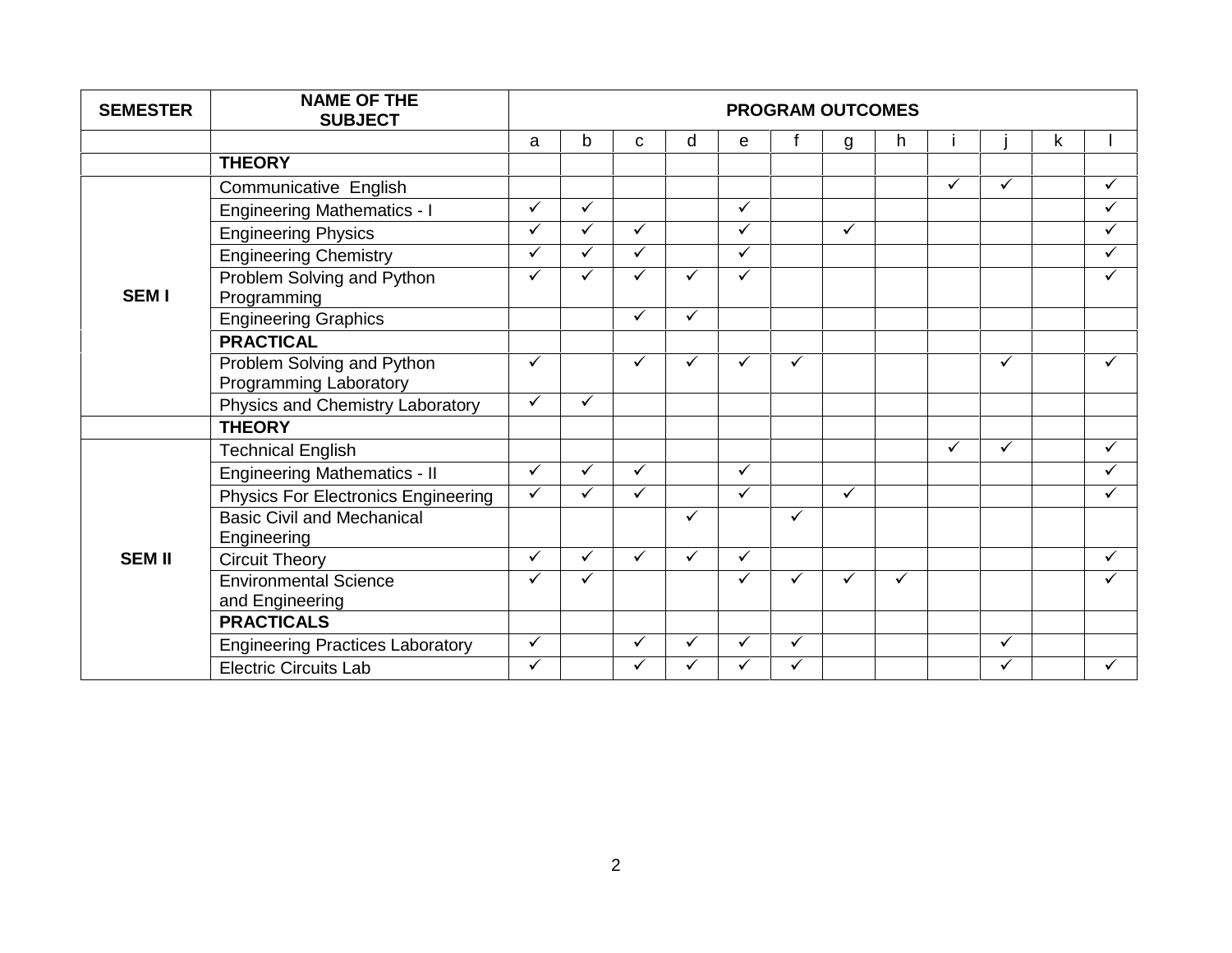### **ANNA UNIVERSITY, CHENNAI AFFILIATED INSTITUTIONS REGULATIONS –2017 CHOICE BASED CREDIT SYSTEM B.E. ELECTRICAL AND ELECTRONICS ENGINEERING CURRICULUM I TO VIII SEMESTERS AND SYLLABUS I & II SEMESTERS**

**SEMESTER I**

| S.NO.         | <b>COURSE</b><br><b>CODE</b> | <b>COURSE TITLE</b>                                            | <b>CATEGORY</b> | <b>CONTACT</b><br><b>PERIODS</b> |                |          | P              | C              |
|---------------|------------------------------|----------------------------------------------------------------|-----------------|----------------------------------|----------------|----------|----------------|----------------|
| <b>THEORY</b> |                              |                                                                |                 |                                  |                |          |                |                |
| 1.            | <b>HS8151</b>                | <b>Communicative English</b>                                   | <b>HS</b>       | 4                                | 4              | 0        | $\Omega$       | 4              |
| 2.            | MA8151                       | Engineering Mathematics - I                                    | <b>BS</b>       | 4                                | 4              | 0        | $\Omega$       | 4              |
| 3.            | PH8151                       | <b>Engineering Physics</b>                                     | <b>BS</b>       | 3                                | 3              | $\Omega$ | $\Omega$       | 3              |
| 4.            | CY8151                       | <b>Engineering Chemistry</b>                                   | <b>BS</b>       | 3                                | 3              | 0        | $\Omega$       | 3              |
| 5.            | GE8151                       | Problem Solving and<br><b>Python Programming</b>               | <b>ES</b>       | 3                                | 3              | $\Omega$ | $\Omega$       | 3              |
| 6.            | GE8152                       | <b>Engineering Graphics</b>                                    | <b>ES</b>       | 6                                | $\overline{2}$ | 0        | 4              | 4              |
|               | <b>PRACTICALS</b>            |                                                                |                 |                                  |                |          |                |                |
| 7.            | GE8161                       | Problem Solving and<br><b>Python Programming</b><br>Laboratory | <b>ES</b>       | $\overline{4}$                   | $\Omega$       | $\Omega$ | $\overline{4}$ | 2              |
| 8.            | <b>BS8161</b>                | <b>Physics and Chemistry</b><br>Laboratory                     | <b>BS</b>       | $\overline{4}$                   | $\Omega$       | $\Omega$ | $\overline{4}$ | $\overline{2}$ |
|               |                              |                                                                | <b>TOTAL</b>    | 31                               | 19             | $\bf{0}$ | 12             | 25             |

#### **SEMESTER II**

| S.NO.            | <b>COURSE</b><br><b>CODE</b> | <b>COURSE TITLE</b>                              | <b>CATEGORY</b> | <b>CONTACT</b><br><b>PERIODS</b> |                |                | P              | C              |
|------------------|------------------------------|--------------------------------------------------|-----------------|----------------------------------|----------------|----------------|----------------|----------------|
| <b>THEORY</b>    |                              |                                                  |                 |                                  |                |                |                |                |
| 1.               | <b>HS8251</b>                | <b>Technical English</b>                         | <b>HS</b>       | 4                                | 4              | 0              | $\Omega$       | 4              |
| 2.               | MA8251                       | Engineering Mathematics - II                     | <b>BS</b>       | 4                                | 4              | 0              | $\overline{0}$ | 4              |
| 3.               | PH8253                       | <b>Physics for Electronics</b><br>Engineering    | <b>BS</b>       | 3                                | 3              | $\Omega$       | $\overline{0}$ | 3              |
| $\overline{4}$ . | BE8252                       | <b>Basic Civil and Mechanical</b><br>Engineering | <b>ES</b>       | $\overline{4}$                   | $\overline{4}$ | $\Omega$       | $\Omega$       | 4              |
| 5.               | EE8251                       | <b>Circuit Theory</b>                            | <b>PC</b>       | 4                                | $\overline{2}$ | 2              | $\mathbf 0$    | 3              |
| 6.               | GE8291                       | <b>Environmental Science and</b><br>Engineering  | <b>HS</b>       | 3                                | 3              | $\overline{0}$ | $\overline{0}$ | 3              |
|                  | <b>PRACTICALS</b>            |                                                  |                 |                                  |                |                |                |                |
| 7.               | GE8261                       | <b>Engineering Practices</b><br>Laboratory       | <b>ES</b>       | $\overline{4}$                   | $\Omega$       | $\Omega$       | 4              | $\overline{2}$ |
| 8.               | EE8261                       | <b>Electric Circuits Laboratory</b>              | PC              | 4                                | $\Omega$       | $\overline{0}$ | $\overline{4}$ | $\overline{2}$ |
|                  |                              |                                                  | <b>TOTAL</b>    | 30                               | 20             | $\mathbf 2$    | 8              | 25             |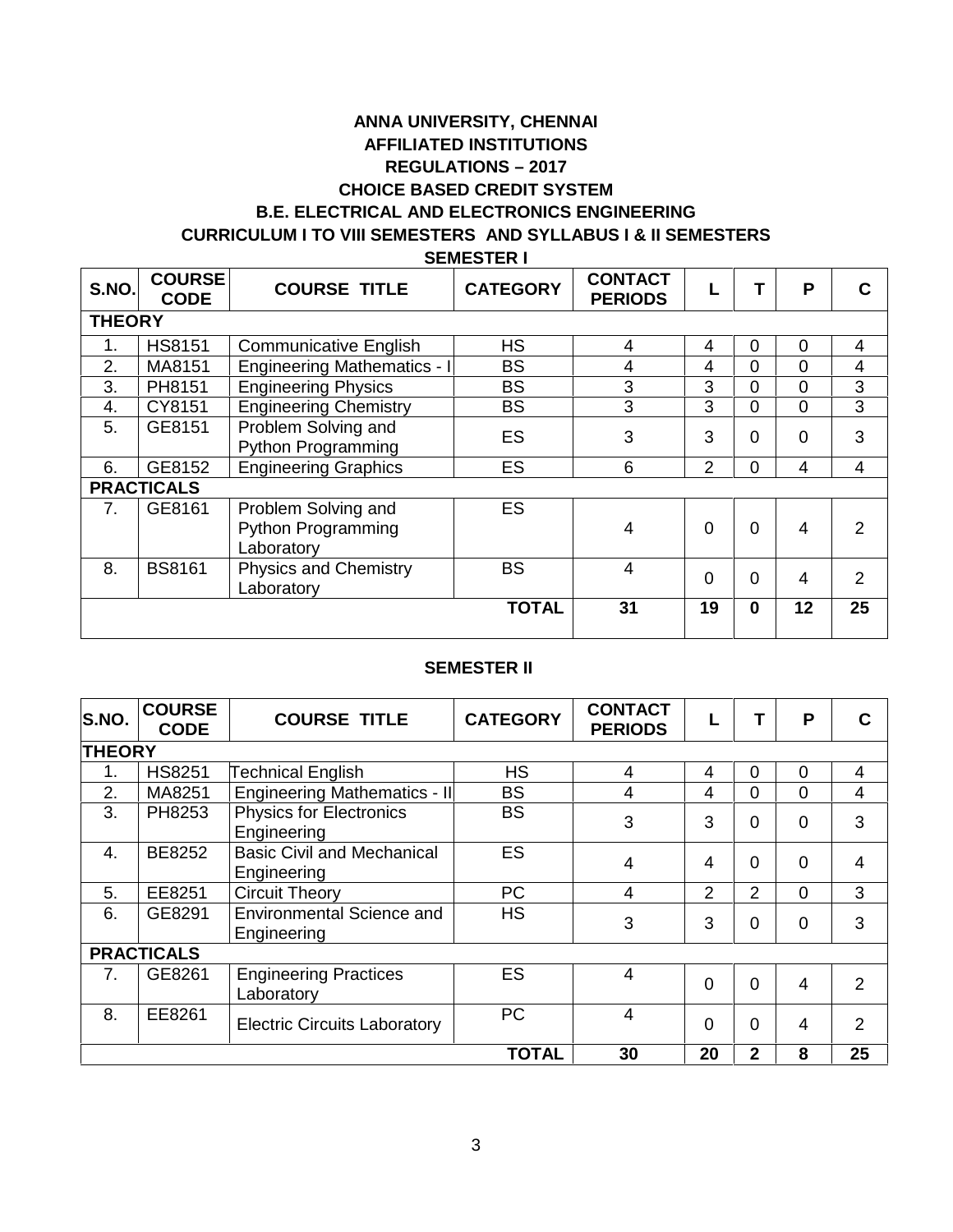#### **OBJECTIVES:**

- To develop the basic reading and writing skills of first year engineering and technology students.
- To help learners develop their listening skills, which will, enable them listen to lectures and comprehend them by asking questions; seeking clarifications.
- To help learners develop their speaking skills and speak fluently in real contexts.
- To help learners develop vocabulary of a general kind by developing their reading skills

#### **UNIT I SHARING INFORMATION RELATED TO ONESELF/FAMILY& FRIENDS 12**

**Reading**- short comprehension passages, practice in skimming-scanning and predicting- **Writing** completing sentences- - developing hints. **Listening**- short texts- short formal and informal conversations. **Speaking-** introducing oneself - exchanging personal information- **Language development**- Wh- Questions- asking and answering-yes or no questions- parts of speech. **Vocabulary development-**- prefixes- suffixes- articles.- count/ uncount nouns.

#### **UNIT II GENERAL READING AND FREE WRITING 12**

**Reading -** comprehension-pre-reading-post reading- comprehension questions (multiple choice questions and /or short questions/ open-ended questions)-inductive reading- short narratives and descriptions from newspapers including dialogues and conversations (also used as short Listening texts)- register- **Writing** – paragraph writing- topic sentence- main ideas- free writing, short narrative descriptions using some suggested vocabulary and structures –**Listening**- telephonic conversations. **Speaking –** sharing information of a personal kind—greeting – taking leave- **Language development** – prepositions, conjunctions **Vocabulary development-** guessing meanings of words in context.

#### **UNIT III GRAMMAR AND LANGUAGE DEVELOPMENT 12**

**Reading**- short texts and longer passages (close reading) **Writing-** understanding text structure- use of reference words and discourse markers-coherence-jumbled sentences **Listening** – listening to longer texts and filling up the table- product description- narratives from different sources. **Speaking** asking about routine actions and expressing opinions. **Language development**- degrees of comparison- pronouns- direct vs indirect questions- **Vocabulary development –** single word substitutes- adverbs.

#### **UNIT IV READING AND LANGUAGE DEVELOPMENT 12**

**Reading-** comprehension-reading longer texts- reading different types of texts- magazines **Writing**letter writing, informal or personal letters-e-mails-conventions of personal email- **Listening**- listening to dialogues or conversations and completing exercises based on them. **Speaking-** speaking about oneself- speaking about one's friend- **Language development-** Tenses- simple present-simple past present continuous and past continuous- **Vocabulary development**- synonyms-antonyms- phrasal verbs

# **4 0 0 4**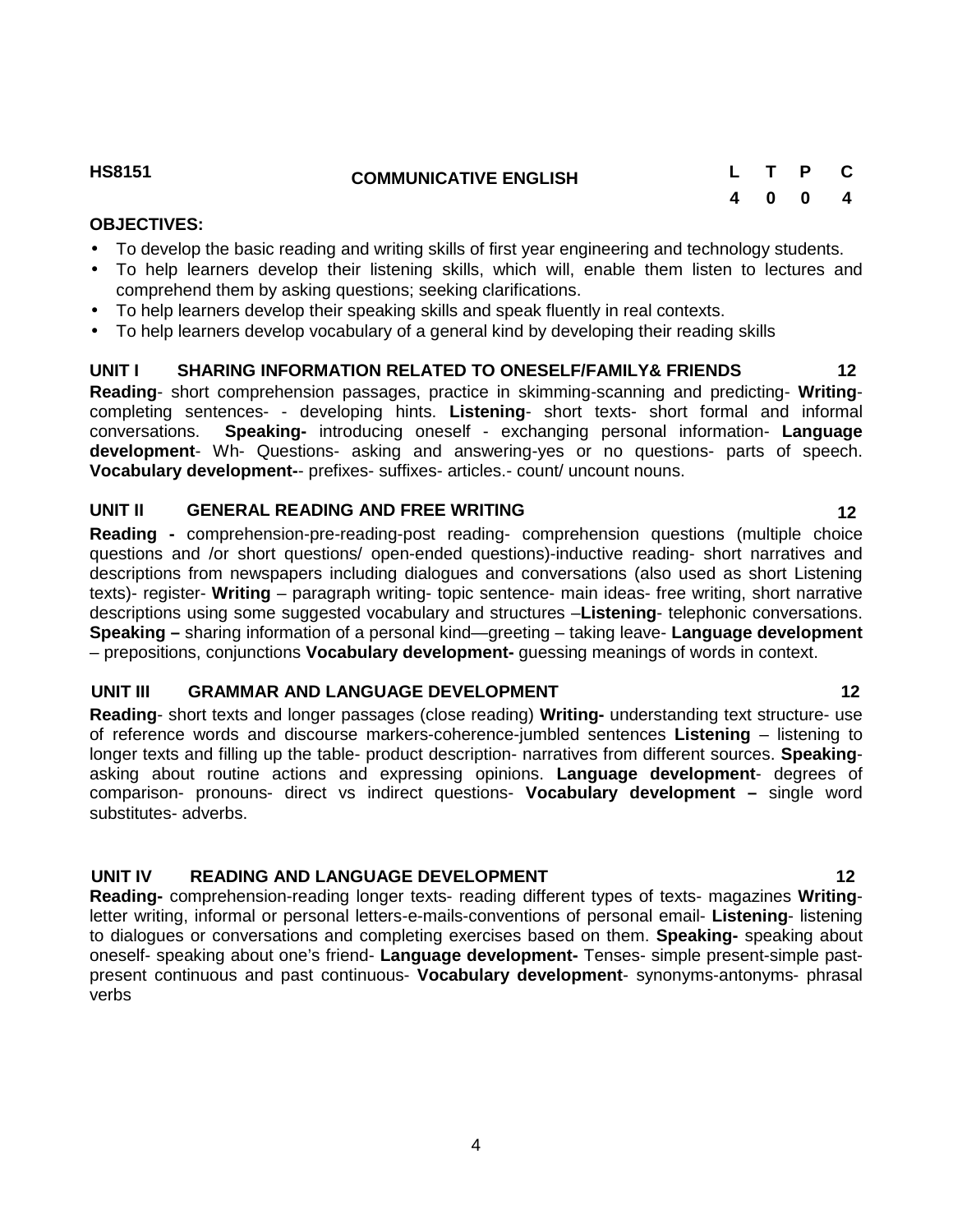#### **UNIT V EXTENDED WRITING 12**

**Reading-** longer texts- close reading –**Writing**- brainstorming -writing short essays **–** developing an outline- identifying main and subordinate ideas- dialogue writing-**Listening** – listening to talks conversations- **Speaking –** participating in conversations- short group conversations-**Language development**-modal verbs- present/ past perfect tense - **Vocabulary development**-collocationsfixed and semi-fixed expressions

#### **TOTAL: 60 PERIODS**

#### **OUTCOMES: At the end of the course, learners will be able to:**

- Read articles of a general kind in magazines and newspapers.
- Participate effectively in informal conversations; introduce themselves and their friends and express opinions in English.
- Comprehend conversations and short talks delivered in English
- Write short essays of a general kind and personal letters and emails in English.

#### **TEXT BOOKS:**

- **1.** Board of Editors. **Using English** A Coursebook for Undergarduate Engineers and Technologists**.** Orient BlackSwan Limited, Hyderabad: 2015
- **2.** Richards, C. Jack. **Interchange Students' Book-2** New Delhi: CUP, 2015.

#### **REFERENCES**

- **1** Bailey, Stephen. **Academic Writing: A practical guide for students**. New York: Rutledge,2011.
- **2** Comfort, Jeremy, et al. **Speaking Effectively : Developing Speaking Skillsfor BusinessEnglish.** Cambridge University Press, Cambridge: Reprint 2011
- **3** Dutt P. Kiranmai and RajeevanGeeta. **Basic Communication Skills,** Foundation Books: 2013
- **4** Means,L. Thomas and Elaine Langlois. **English & Communication For Colleges.** CengageLearning ,USA: 2007
- **5** Redston, Chris &Gillies Cunningham **Face2Face** (Pre-intermediate Student's Book& Workbook) Cambridge University Press, New Delhi: 2005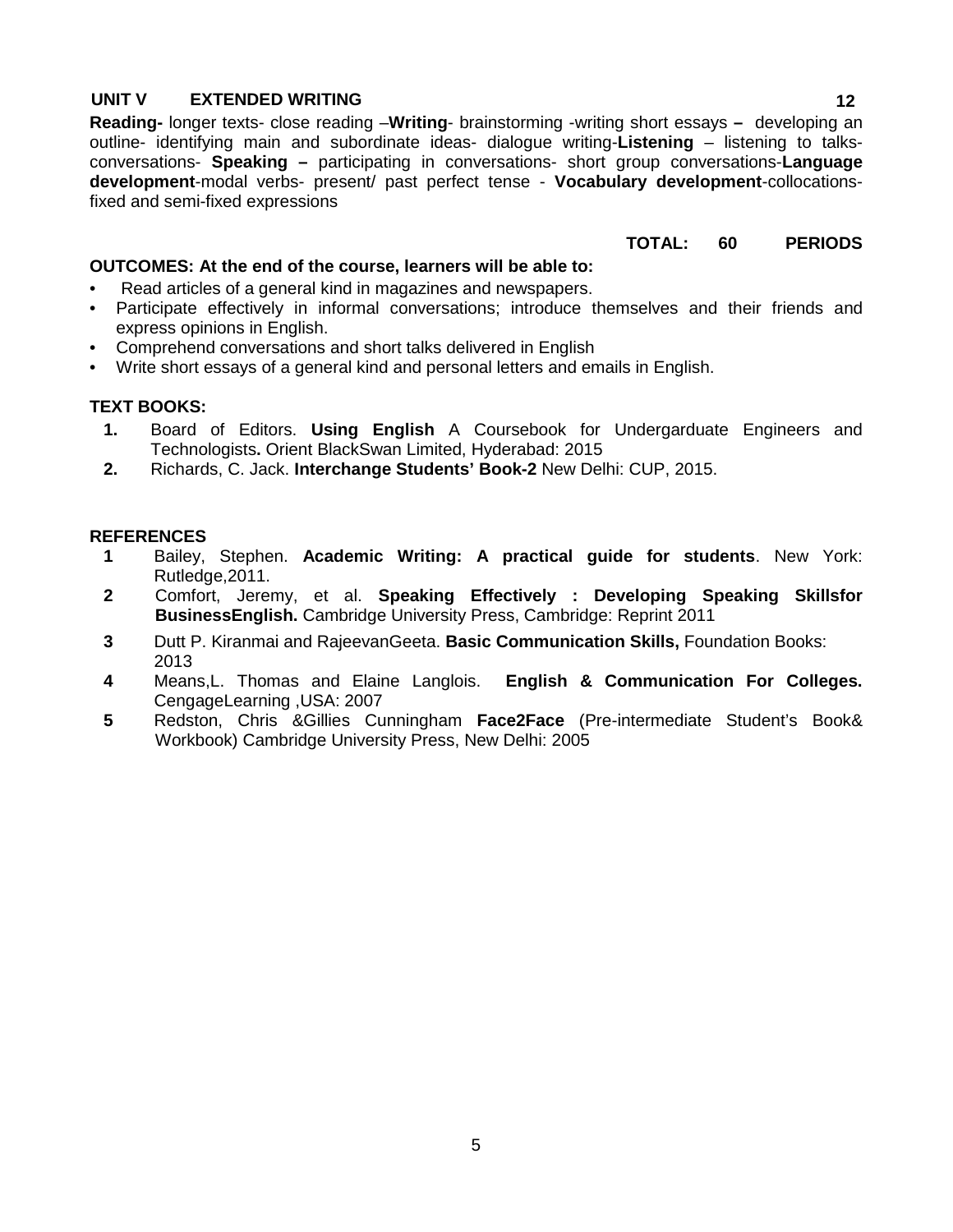#### **MA8151 ENGINEERING MATHEMATICS - I**

| L T P C |  |  |
|---------|--|--|
| 4 0 0 4 |  |  |

#### **OBJECTIVES :**

 The goal of this course is to achieve conceptual understanding and to retain the best traditions of traditional calculus. The syllabus is designed to provide the basic tools of calculus mainly for the purpose of modelling the engineering problems mathematically and obtaining solutions. This is a foundation course which mainly deals with topics such as single variable and multivariable calculus and plays an important role in the understanding of science, engineering, economics and computer science, among other disciplines.

#### **UNIT I DIFFERENTIAL CALCULUS 12**

Representation of functions - Limit of a function - Continuity - Derivatives - Differentiation rules - Maxima and Minima of functions of one variable.

#### **UNIT II FUNCTIONS OF SEVERAL VARIABLES 12**

Partial differentiation – Homogeneous functions and Euler's theorem – Total derivative – Change of variables – Jacobians – Partial differentiation of implicit functions – Taylor's series for functions of two variables – Maxima and minima of functions of two variables – Lagrange's method of undetermined multipliers.

#### **UNIT III INTEGRAL CALCULUS 12**

Definite and Indefinite integrals - Substitution rule - Techniques of Integration - Integration by parts, Trigonometric integrals, Trigonometric substitutions, Integration of rational functions by partial fraction, Integration of irrational functions - Improper integrals.

#### **UNIT IV MULTIPLE INTEGRALS 12**

Double integrals – Change of order of integration – Double integrals in polar coordinates – Area enclosed by plane curves – Triple integrals – Volume of solids – Change of variables in double and triple integrals.

#### **UNIT V DIFFERENTIAL EQUATIONS 12**

Higher order linear differential equations with constant coefficients - Method of variation of parameters – Homogenous equation of Euler's and Legendre's type – System of simultaneous linear differential equations with constant coefficients - Method of undetermined coefficients.

#### **TOTAL : 60 PERIODS**

#### **OUTCOMES :**

After completing this course, students should demonstrate competency in the following skills:

- Use both the limit definition and rules of differentiation to differentiate functions.
- Apply differentiation to solve maxima and minima problems.
- Evaluate integrals both by using Riemann sums and by using the Fundamental Theorem of Calculus.
- Apply integration to compute multiple integrals, area, volume, integrals in polar coordinates, in addition to change of order and change of variables.
- Evaluate integrals using techniques of integration, such as substitution, partial fractions and integration by parts.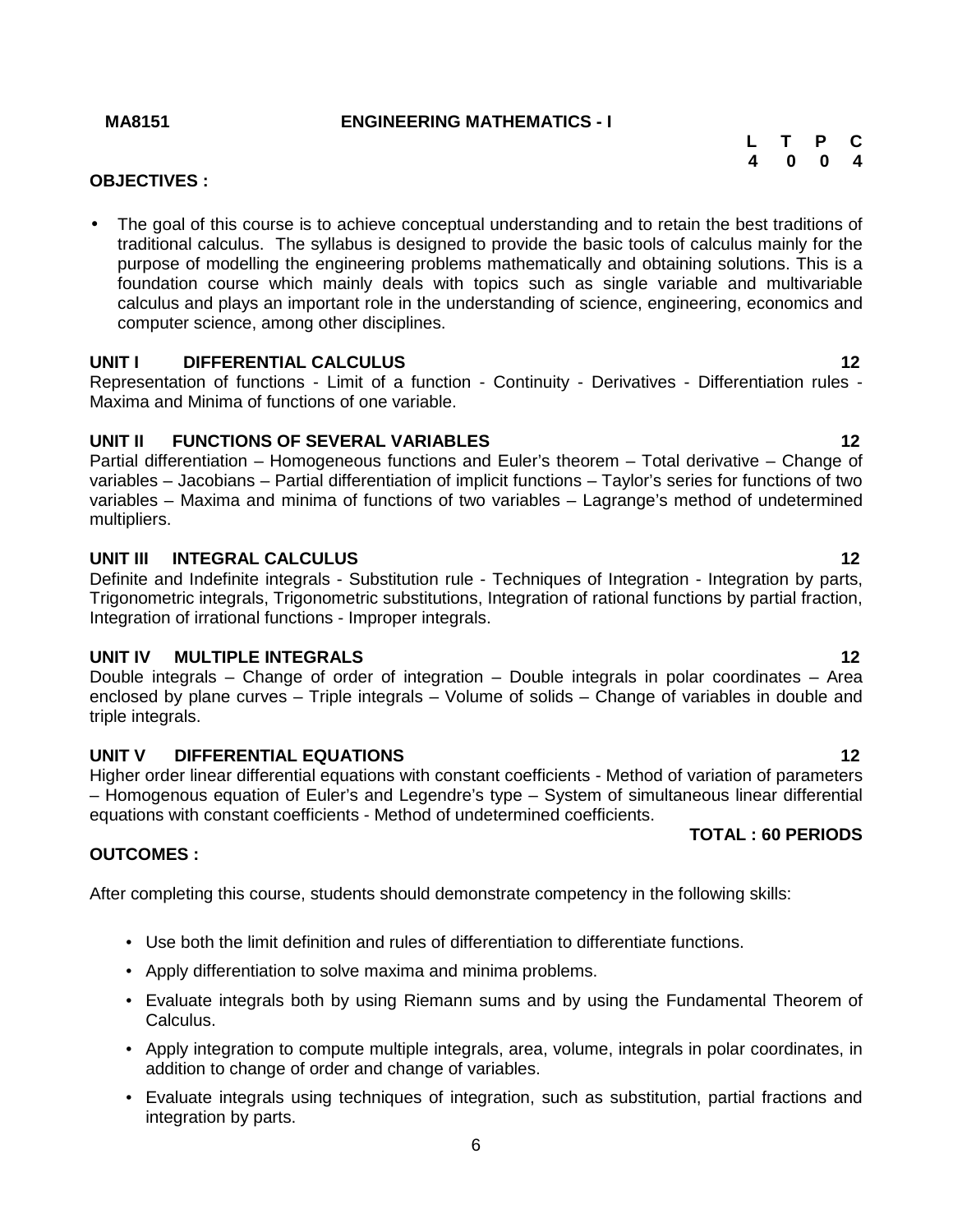- Determine convergence/divergence of improper integrals and evaluate convergent improper integrals.
- Apply various techniques in solving differential equations.

### **TEXT BOOKS :**

- 1. Grewal B.S., "Higher Engineering Mathematics", Khanna Publishers, New Delhi, 43<sup>rd</sup> Edition, 2014.
- 2. James Stewart, "Calculus: Early Transcendentals", Cengage Learning, 7<sup>th</sup> Edition, New Delhi, 2015. [For Units I & III - Sections 1.1, 2.2, 2.3, 2.5, 2.7(Tangents problems only), 2.8, 3.1 to 3.6, 3.11, 4.1, 4.3, 5.1(Area problems only), 5.2, 5.3, 5.4 (excluding net change theorem), 5.5, 7.1 - 7.4 and 7.8].

#### **REFERENCES :**

- 1. Anton, H, Bivens, I and Davis, S, "Calculus", Wiley, 10<sup>th</sup> Edition, 2016.
- 2. Jain R.K. and Iyengar S.R.K., "Advanced Engineering Mathematics", Narosa Publications, New Delhi, 3<sup>rd</sup> Edition, 2007.
- 3. Narayanan, S. and Manicavachagom Pillai, T. K., "Calculus" Volume I and II, S. Viswanathan Publishers Pvt. Ltd., Chennai, 2007.
- 4. Srimantha Pal and Bhunia, S.C, "Engineering Mathematics" Oxford University Press, 2015.
- 5. Weir, M.D and Joel Hass, "Thomas Calculus", 12<sup>th</sup> Edition, Pearson India, 2016.

| <b>PH8151</b> | <b>ENGINEERING PHYSICS</b> |  | L T P C |  |
|---------------|----------------------------|--|---------|--|
|               |                            |  | 3 0 0 3 |  |

#### **OBJECTIVES:**

 To enhance the fundamental knowledge in Physics and its applications relevant to various streams of Engineering and Technology.

#### **UNIT I PROPERTIES OF MATTER 9**

Elasticity – Stress-strain diagram and its uses - factors affecting elastic modulus and tensile strength – torsional stress and deformations – twisting couple - torsion pendulum: theory and experiment bending of beams - bending moment – cantilever: theory and experiment – uniform and non-uniform bending: theory and experiment - I-shaped girders - stress due to bending in beams.

### **UNIT II WAVES AND FIBER OPTICS 9**

Oscillatory motion – forced and damped oscillations: differential equation and its solution – plane progressive waves – wave equation. Lasers : population of energy levels, Einstein's A and B coefficients derivation – resonant cavity, optical amplification (qualitative) – Semiconductor lasers: homojunction and heterojunction – Fiber optics: principle, numerical aperture and acceptance angle types of optical fibres (material, refractive index, mode) – losses associated with optical fibers - fibre optic sensors: pressure and displacement.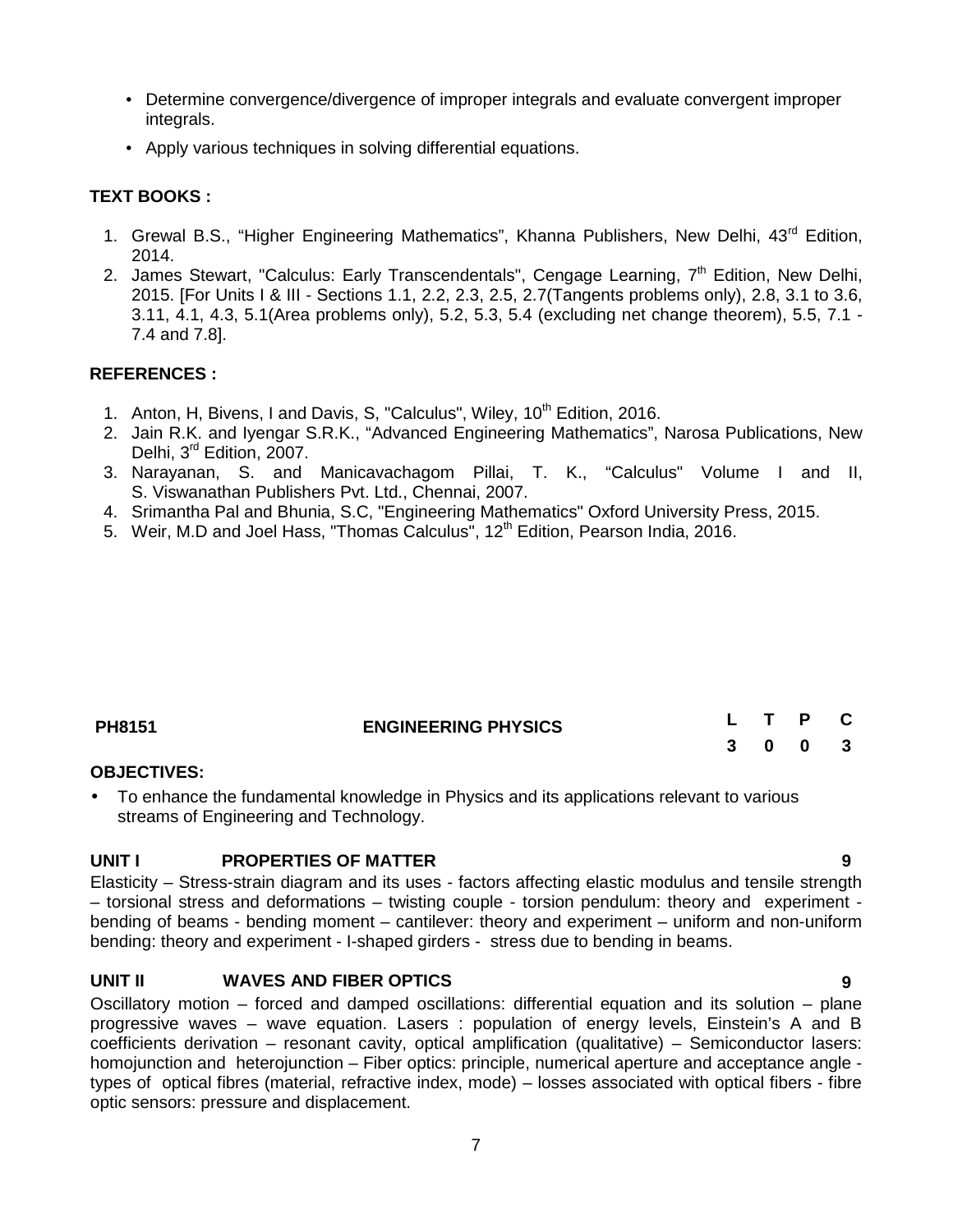#### **UNIT III THERMAL PHYSICS 9**

Transfer of heat energy – thermal expansion of solids and liquids – expansion joints - bimetallic strips - thermal conduction, convection and radiation – heat conductions in solids – thermal conductivity - Forbe's and Lee's disc method: theory and experiment - conduction through compound media (series and parallel) – thermal insulation – applications: heat exchangers, refrigerators, ovens and solar water heaters.

#### **UNIT IV QUANTUM PHYSICS 9**

Black body radiation – Planck's theory (derivation) – Compton effect: theory and experimental verification – wave particle duality – electron diffraction – concept of wave function and its physical significance – Schrödinger's wave equation – time independent and time dependent equations – particle in a one-dimensional rigid box – tunnelling (qualitative) - scanning tunnelling microscope.

### **UNIT V CRYSTAL PHYSICS 9**

Single crystalline, polycrystalline and amorphous materials – single crystals: unit cell, crystal systems, Bravais lattices, directions and planes in a crystal, Miller indices – inter-planar distances coordination number and packing factor for SC, BCC, FCC, HCP and diamond structures - crystal imperfections: point defects, line defects – Burger vectors, stacking faults – role of imperfections in plastic deformation - growth of single crystals: solution and melt growth techniques.

#### **TOTAL : 45 PERIODS**

### **OUTCOMES:**

Upon completion of this course,

- the students will gain knowledge on the basics of properties of matter and its applications,
- the students will acquire knowledge on the concepts of waves and optical devices and their applications in fibre optics,
- the students will have adequate knowledge on the concepts of thermal properties of materials and their applications in expansion joints and heat exchangers,
- the students will get knowledge on advanced physics concepts of quantum theory and its applications in tunneling microscopes, and
- the students will understand the basics of crystals, their structures and different crystal growth techniques.

### **TEXT BOOKS:**

- **1.** Bhattacharya, D.K. & Poonam, T. "Engineering Physics". Oxford University Press, 2015.
- **2.** Gaur, R.K. & Gupta, S.L. "Engineering Physics". Dhanpat Rai Publishers, 2012.
- **3.** Pandey, B.K. & Chaturvedi, S. "Engineering Physics". Cengage Learning India, 2012.

### **REFERENCES:**

- **1.** Halliday, D., Resnick, R. & Walker, J. "Principles of Physics". Wiley, 2015.
- **2.** Serway, R.A. & Jewett, J.W. "Physics for Scientists and Engineers". Cengage Learning, 2010.
- **3.** Tipler, P.A. & Mosca, G. "Physics for Scientists and Engineers with Modern Physics'. W.H.Freeman, 2007.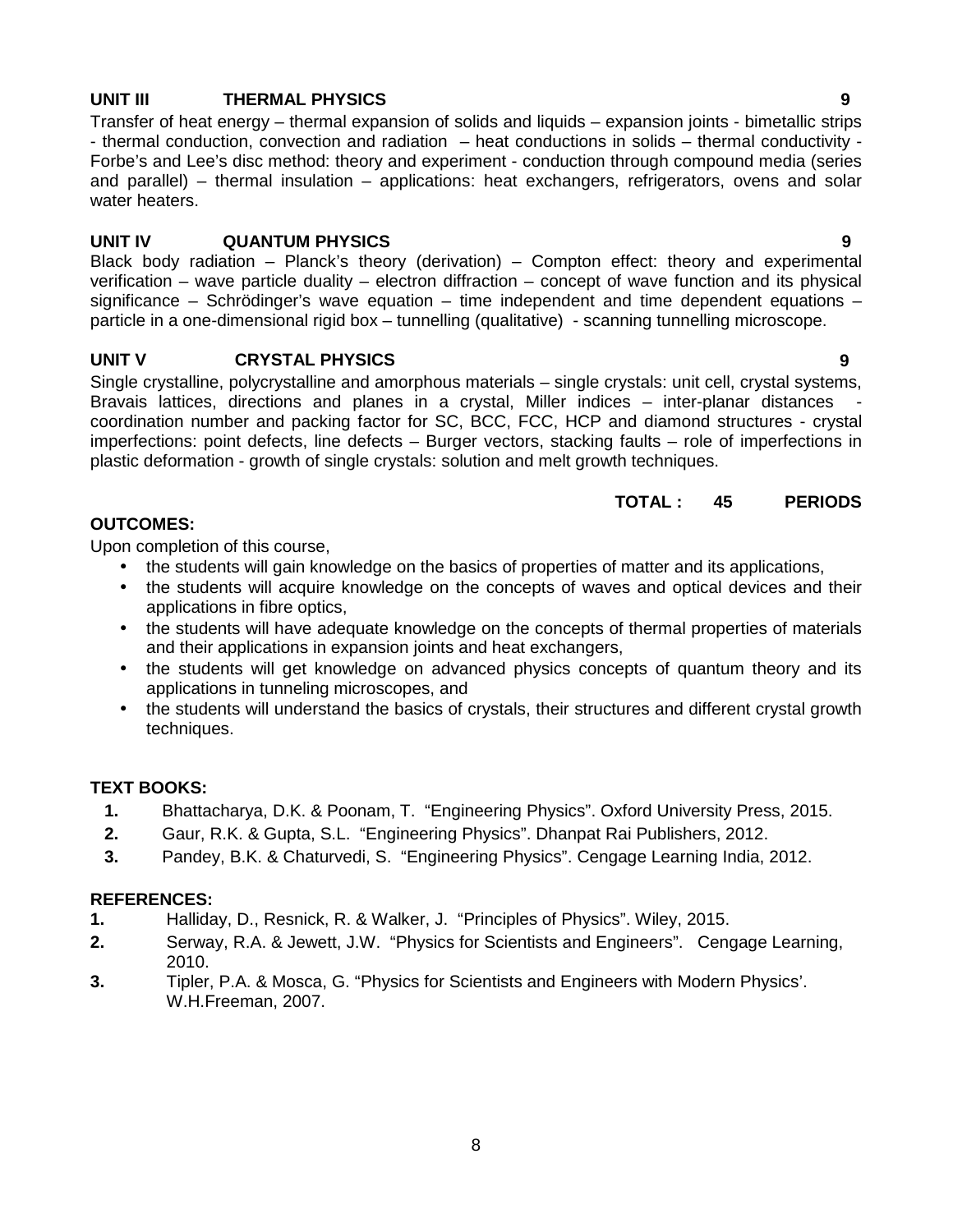#### **CY8151 ENGINEERING CHEMISTRY L T P C**

#### **OBJECTIVES:**

- To make the students conversant with boiler feed water requirements, related problems and water treatment techniques.
- To develop an understanding of the basic concepts of phase rule and its applications to single and two component systems and appreciate the purpose and significance of alloys.
- Preparation, properties and applications of engineering materials.
- Types of fuels, calorific value calculations, manufacture of solid, liquid and gaseous fuels.
- Principles and generation of energy in batteries, nuclear reactors, solar cells, wind mills and fuel cells.

#### **UNIT I WATER AND ITS TREATMENT 9**

Hardness of water – types – expression of hardness – units – estimation of hardness of water by EDTA – numerical problems – boiler troubles (scale and sludge) – treatment of boiler feed water – Internal treatment (phosphate, colloidal, sodium aluminate and calgon conditioning) external treatment – Ion exchange process, zeolite process – desalination of brackish water - Reverse Osmosis.

#### **UNIT II SURFACE CHEMISTRY AND CATALYSIS 9**

Adsorption: Types of adsorption – adsorption of gases on solids – adsorption of solute from solutions – adsorption isotherms – Freundlich's adsorption isotherm – Langmuir's adsorption isotherm – contact theory – kinetics of surface reactions, unimolecular reactions, Langmuir - applications of adsorption on pollution abatement.

Catalysis: Catalyst – types of catalysis – criteria – autocatalysis – catalytic poisoning and catalytic promoters - acid base catalysis – applications (catalytic convertor) – enzyme catalysis– Michaelis – Menten equation.

#### **UNIT III ALLOYS AND PHASE RULE 9**

Alloys: Introduction- Definition- properties of alloys- significance of alloying, functions and effect of alloying elements- Nichrome and stainless steel (18/8) – heat treatment of steel. Phase rule: Introduction, definition of terms with examples, one component system -water system - reduced phase rule - thermal analysis and cooling curves - two component systems - lead-silver system - Pattinson process.

#### **UNIT IV FUELS AND COMBUSTION 9**

Fuels: Introduction - classification of fuels - coal - analysis of coal (proximate and ultimate) carbonization - manufacture of metallurgical coke (Otto Hoffmann method) - petroleum - manufacture of synthetic petrol (Bergius process) - knocking - octane number - diesel oil - cetane number - natural gas - compressed natural gas (CNG) - liquefied petroleum gases (LPG) - power alcohol and biodiesel. Combustion of fuels: Introduction - calorific value - higher and lower calorific values- theoretical calculation of calorific value - ignition temperature - spontaneous ignition temperature - explosive range - flue gas analysis (ORSAT Method).

### **UNIT V ENERGY SOURCES AND STORAGE DEVICES 9**

Nuclear fission - controlled nuclear fission - nuclear fusion - differences between nuclear fission and fusion - nuclear chain reactions - nuclear energy - light water nuclear power plant - breeder reactor solar energy conversion - solar cells - wind energy. Batteries, fuel cells and supercapacitors: Types of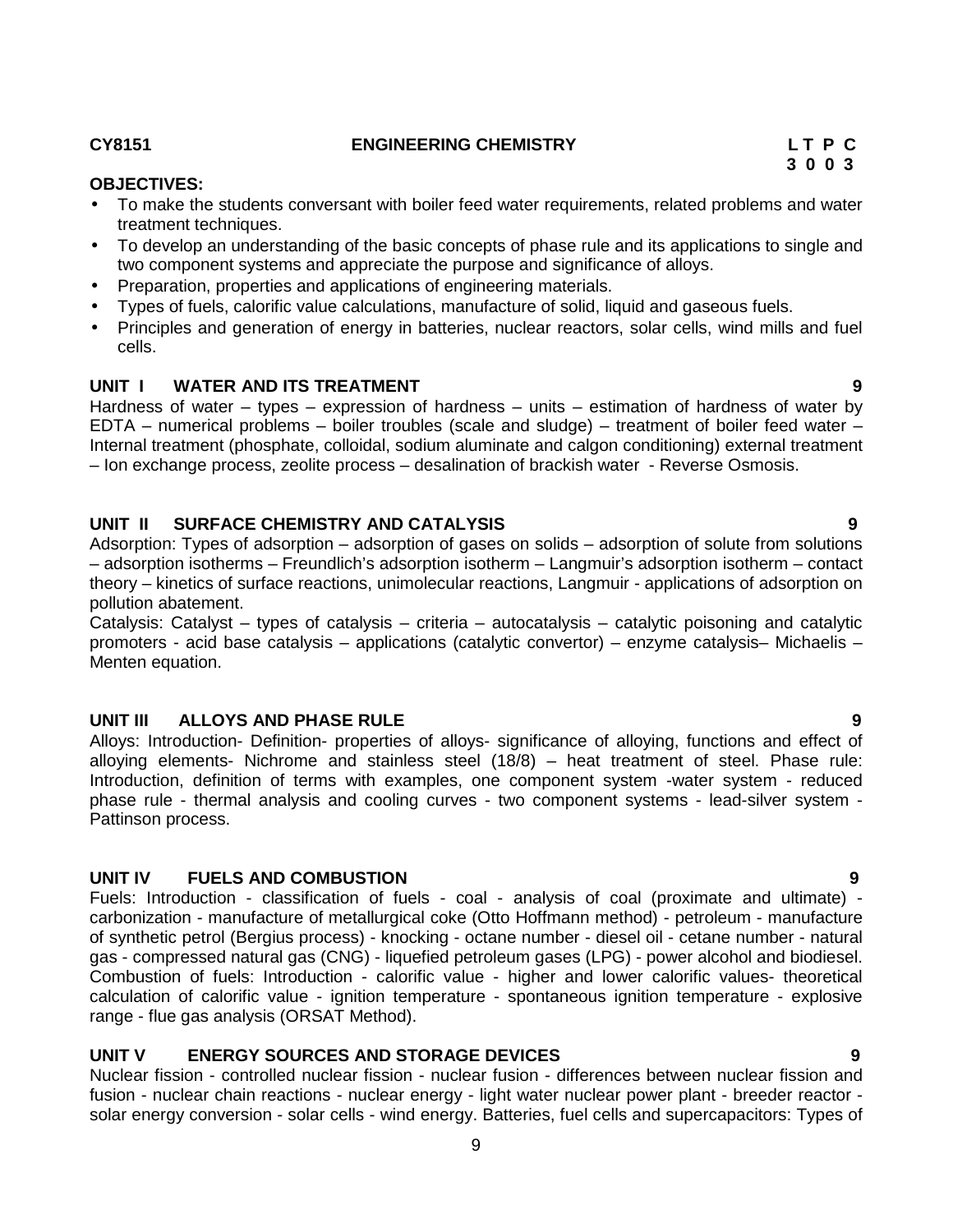batteries – primary battery (dry cell) secondary battery (lead acid battery, lithium-ion-battery) fuel cells  $- H_2$ -O<sub>2</sub> fuel cell.

#### **TOTAL: 45 PERIODS**

#### **OUTCOMES:**

 The knowledge gained on engineering materials, fuels, energy sources and water treatment techniques will facilitate better understanding of engineering processes and applications for further learning.

#### **TEXT BOOKS:**

- 1. S. S. Dara and S. S. Umare, "A Textbook of Engineering Chemistry", S. Chand & Company LTD, New Delhi, 2015
- 2. P. C. Jain and Monika Jain, "Engineering Chemistry" Dhanpat Rai Publishing Company (P) LTD, New Delhi, 2015
- 3. S. Vairam, P. Kalyani and Suba Ramesh, "Engineering Chemistry", Wiley India PVT, LTD, New Delhi, 2013.

#### **REFERENCES:**

- 1. Friedrich Emich, "Engineering Chemistry", Scientific International PVT, LTD, New Delhi, 2014.
- 2. Prasanta Rath, "Engineering Chemistry", Cengage Learning India PVT, LTD, Delhi, 2015.
- 3. Shikha Agarwal, "Engineering Chemistry-Fundamentals and Applications", Cambridge University Press, Delhi, 2015.

#### **GE8151 PROBLEM SOLVING AND PYTHON PROGRAMMING L T P C**

#### **COURSE OBJECTIVES:**

- To know the basics of algorithmic problem solving
- To read and write simple Python programs.
- To develop Python programs with conditionals and loops.
- To define Python functions and call them.
- To use Python data structures –- lists, tuples, dictionaries.
- To do input/output with files in Python.

#### **UNIT I ALGORITHMIC PROBLEM SOLVING 9**

Algorithms, building blocks of algorithms (statements, state, control flow, functions), notation (pseudo code, flow chart, programming language), algorithmic problem solving, simple strategies for developing algorithms (iteration, recursion). Illustrative problems: find minimum in a list, insert a card in a list of sorted cards, guess an integer number in a range, Towers of Hanoi.

#### **UNIT II DATA, EXPRESSIONS, STATEMENTS 9**

Python interpreter and interactive mode; values and types: int, float, boolean, string, and list; variables, expressions, statements, tuple assignment, precedence of operators, comments; modules and functions, function definition and use, flow of execution, parameters and arguments; Illustrative programs: exchange the values of two variables, circulate the values of n variables, distance between two points.

**3 0 0 3**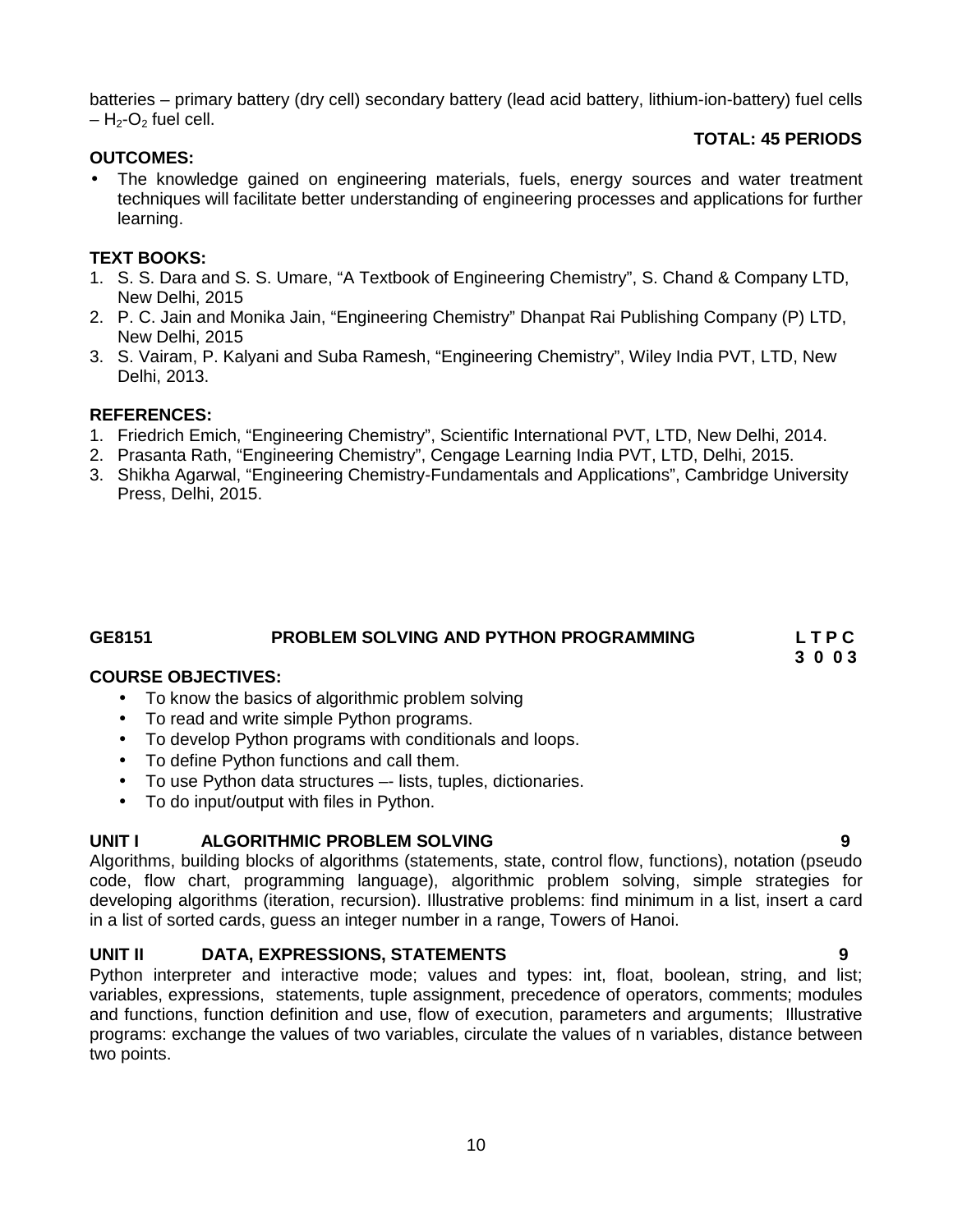#### **UNIT III CONTROL FLOW, FUNCTIONS 9**

Conditionals: Boolean values and operators, conditional (if), alternative (if-else), chained conditional (if-elif-else); Iteration: state, while, for, break, continue, pass; Fruitful functions: return values, parameters, local and global scope, function composition, recursion; Strings: string slices, immutability, string functions and methods, string module; Lists as arrays. Illustrative programs: square root, gcd, exponentiation, sum an array of numbers, linear search, binary search.

#### **UNIT IV LISTS, TUPLES, DICTIONARIES 9**

Lists: list operations, list slices, list methods, list loop, mutability, aliasing, cloning lists, list parameters; Tuples: tuple assignment, tuple as return value; Dictionaries: operations and methods; advanced list processing - list comprehension; Illustrative programs: selection sort, insertion sort, mergesort, histogram.

### **UNIT V FILES, MODULES, PACKAGES 9**

Files and exception: text files, reading and writing files, format operator; command line arguments, errors and exceptions, handling exceptions, modules, packages; Illustrative programs: word count, copy file.

#### **COURSE OUTCOMES:**

#### **Upon completion of the course, students will be able to**

- Develop algorithmic solutions to simple computational problems
- Read, write, execute by hand simple Python programs.
- Structure simple Python programs for solving problems.
- Decompose a Python program into functions.
- Represent compound data using Python lists, tuples, dictionaries.
- Read and write data from/to files in Python Programs.

### **TOTAL : 45 PERIODS**

#### **TEXT BOOKS:**

- 1. Allen B. Downey, "Think Python: How to Think Like a Computer Scientist",  $2^{nd}$  edition, Updated for Python 3, Shroff/O'Reilly Publishers, 2016 (http://greenteapress.com/wp/think python/)
- 2. Guido van Rossum and Fred L. Drake Jr, "An Introduction to Python Revised and updated for Python 3.2, Network Theory Ltd., 2011.

#### **REFERENCES:**

- 1. Charles Dierbach, "Introduction to Computer Science using Python: A Computational Problem- Solving Focus, Wiley India Edition, 2013.
- 2. John V Guttag, "Introduction to Computation and Programming Using Python'', Revised and expanded Edition, MIT Press , 2013
- 3. Kenneth A. Lambert, "Fundamentals of Python: First Programs", CENGAGE Learning, 2012.
- 4. Paul Gries, Jennifer Campbell and Jason Montojo, "Practical Programming: An Introduction to Computer Science using Python 3", Second edition, Pragmatic Programmers, LLC, 2013.
- 5. Robert Sedgewick, Kevin Wayne, Robert Dondero, "Introduction to Programming in Python: An Inter-disciplinary Approach, Pearson India Education Services Pvt. Ltd., 2016.
- 6. Timothy A. Budd, "Exploring Python", Mc-Graw Hill Education (India) Private Ltd.,, 2015.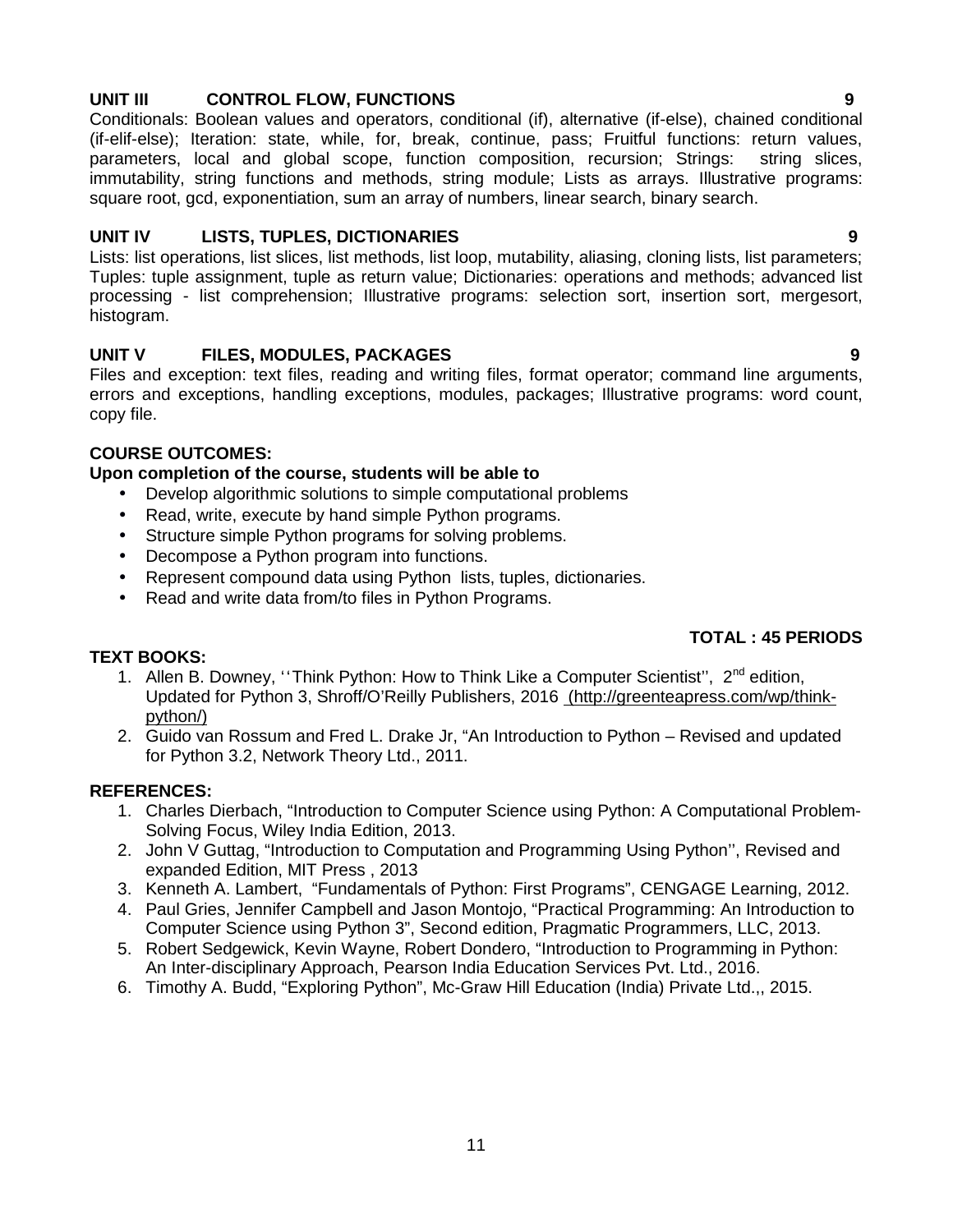#### **GE8152 ENGINEERING GRAPHICS L T P C**

#### **OBJECTIVES:**

- To develop in students, graphic skills for communication of concepts, ideas and design of Engineering products. THE CONSTRUES:<br>
• To develop in students, graphic skills for communication of concepts, ideas and design of<br>
Engineering products.<br>
• To expose them to existing national standards related to technical drawings.<br> **CONCEPTS**
- 

Importance of graphics in engineering applications – Use of drafting instruments – BIS conventions and specifications – Size, layout and folding of drawing sheets – Lettering and dimensioning.

#### **UNIT I PLANE CURVES AND FREEHAND SKETCHING 7+12**

Basic Geometrical constructions, Curves used in engineering practices: Conics – Construction of ellipse, parabola and hyperbola by eccentricity method – Construction of cycloid – construction of involutes of square and circle – Drawing of tangents and normal to the above curves.

Visualization concepts and Free Hand sketching: Visualization principles –Representation of Three Dimensional objects – Layout of views- Freehand sketching of multiple views from pictorial views of objects

#### **UNIT II PROJECTION OF POINTS, LINES AND PLANE SURFACE 6+12**

Orthographic projection- principles-Principal planes-First angle projection-projection of points. Projection of straight lines (only First angle projections) inclined to both the principal planes - Determination of true lengths and true inclinations by rotating line method and traces Projection of planes (polygonal and circular surfaces) inclined to both the principal planes by rotating object method.

#### **UNIT III PROJECTION OF SOLIDS 5+12**

Projection of simple solids like prisms, pyramids, cylinder, cone and truncated solids when the axis is inclined to one of the principal planes by rotating object method.

#### **UNIT IV PROJECTION OF SECTIONED SOLIDS AND DEVELOPMENT OF SURFACES 5+12**

Sectioning of above solids in simple vertical position when the cutting plane is inclined to the one of the principal planes and perpendicular to the other – obtaining true shape of section. Development of lateral surfaces of simple and sectioned solids – Prisms, pyramids cylinders and cones.

#### **UNIT V ISOMETRIC AND PERSPECTIVE PROJECTIONS 6 +12**

Principles of isometric projection – isometric scale –Isometric projections of simple solids and truncated solids - Prisms, pyramids, cylinders, cones- combination of two solid objects in simple vertical positions - Perspective projection of simple solids-Prisms, pyramids and cylinders by visual ray method .

#### **TOTAL: 90 PERIODS**

### **OUTCOMES:**

On successful completion of this course, the student will be able to

- familiarize with the fundamentals and standards of Engineering graphics
- perform freehand sketching of basic geometrical constructions and multiple views of objects.
- project orthographic projections of lines and plane surfaces.
- draw projections and solids and development of surfaces.
- visualize and to project isometric and perspective sections of simple solids.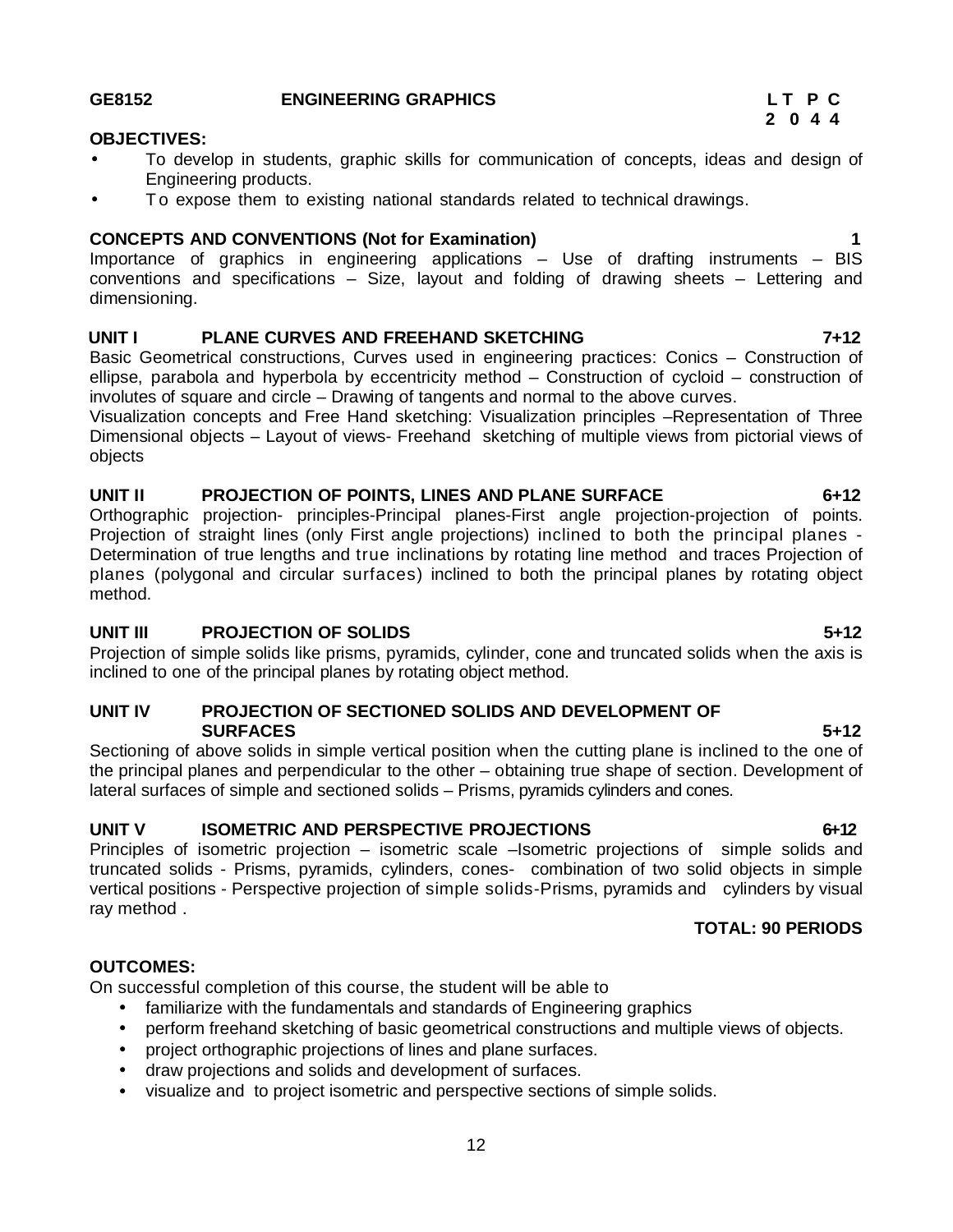#### **TEXT BOOK:**

- 1. Natrajan K.V., "A text book of Engineering Graphics", Dhanalakshmi Publishers, Chennai, 2009.
- 2. Venugopal K. and Prabhu Raja V., "Engineering Graphics", New Age International (P) Limited, 2008.

#### **REFERENCES:**

- 1. Basant Agarwal and Agarwal C.M., "Engineering Drawing", Tata McGraw Hill Publishing Company Limited, New Delhi, 2008.
- 2. Bhatt N.D. and Panchal V.M., "Engineering Drawing", Charotar Publishing House,  $50<sup>th</sup>$ Edition, 2010.
- 3. Gopalakrishna K.R., "Engineering Drawing" (Vol. I&II combined), Subhas Stores, Bangalore, 2007.
- 4. Luzzader, Warren.J. and Duff,John M., "Fundamentals of Engineering Drawing with an introduction to Interactive Computer Graphics for Design and Production, Eastern Economy Edition, Prentice Hall of India Pvt. Ltd, New Delhi, 2005.
- 5. N S Parthasarathy And Vela Murali, "Engineering Graphics", Oxford University, Press, New Delhi, 2015.
- 6. Shah M.B., and Rana B.C., "Engineering Drawing", Pearson, 2<sup>nd</sup> Edition, 2009.

#### **Publication of Bureau of Indian Standards**:

- 1. IS 10711 2001: Technical products Documentation Size and lay outof drawing sheets.
- 2. IS 9609 (Parts 0 & 1) 2001: Technical products Documentation Lettering.
- 3. IS 10714 (Part 20) 2001 & SP 46 2003: Lines for technical drawings.
- 4. IS 11669 1986 & SP 46 2003: Dimensioning of Technical Drawings.
- 5. IS 15021 (Parts 1 to 4) 2001: Technical drawings Projection Methods.

#### **Special points applicable to University Examinations on Engineering Graphics:**

- 1. There will be five questions, each of either or type covering all units of the syllabus.
- 2. All questions will carry equal marks of 20 each making a total of 100.
- 3. The answer paper shall consist of drawing sheets of A3 size only. The students will be permitted to use appropriate scale to fit solution within A3 size.
- 4. The examination will be conducted in appropriate sessions on the same day

#### **GE8161 PROBLEM SOLVING AND PYTHON PROGRAMMING LT P C LABORATORY 0 0 4 2**

#### **COURSE OBJECTIVES:**

- To write, test, and debug simple Python programs.
- To implement Python programs with conditionals and loops.
- Use functions for structuring Python programs.
- Represent compound data using Python lists, tuples, dictionaries.
- Read and write data from/to files in Python.

#### **LIST OF PROGRAMS**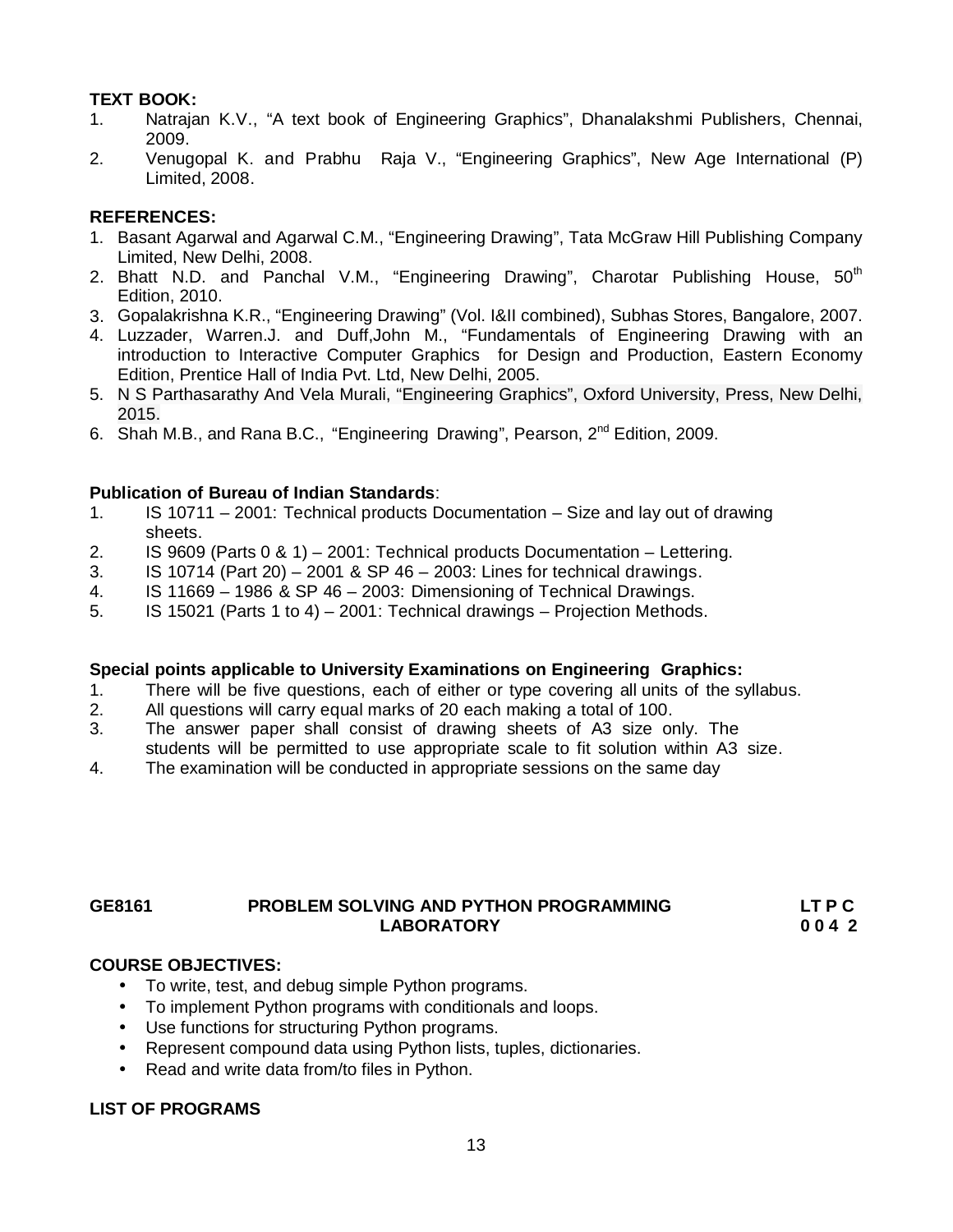- 1. Compute the GCD of two numbers.
- 2. Find the square root of a number (Newton's method)
- 3. Exponentiation (power of a number)
- 4. Find the maximum of a list of numbers
- 5. Linear search and Binary search
- 6. Selection sort, Insertion sort
- 7. Merge sort
- 8. First n prime numbers
- 9. Multiply matrices
- 10. Programs that take command line arguments (word count)
- 11. Find the most frequent words in a text read from a file
- 12. Simulate elliptical orbits in Pygame
- 13. Simulate bouncing ball using Pygame

### **PLATFORM NEEDED**

Python 3 interpreter for Windows/Linux

#### **COURSE OUTCOMES:**

#### **Upon completion of the course, students will be able to**

- Write, test, and debug simple Python programs.
- Implement Python programs with conditionals and loops.
- Develop Python programs step-wise by defining functions and calling them.
- Use Python lists, tuples, dictionaries for representing compound data.
- Read and write data from/to files in Python.

#### **TOTAL :60 PERIODS**

#### **BS8161 PHYSICS AND CHEMISTRY LABORATORY (Common to all branches of B.E. / B.Tech Programmes) L T P C 0 0 4 2**

### **OBJECTIVES:**

 To introduce different experiments to test basic understanding of physics concepts applied in optics, thermal physics, properties of matter and liquids.

### **LIST OF EXPERIMENTS: PHYSICS LABORATORY (Any 5 Experiments)**

- 1. Determination of rigidity modulus Torsion pendulum
- 2. Determination of Young's modulus by non-uniform bending method
- 3. (a) Determination of wavelength, and particle size using Laser (b) Determination of acceptance angle in an optical fiber.
- 4. Determination of thermal conductivity of a bad conductor Lee's Disc method.
- 5. Determination of velocity of sound and compressibility of liquid Ultrasonic interferometer
- 6. Determination of wavelength of mercury spectrum spectrometer grating
- 7. Determination of band gap of a semiconductor
- 8. Determination of thickness of a thin wire Air wedge method

#### **OUTCOMES:**

Upon completion of the course, the students will be able to

## **TOTAL: 30 PERIODS**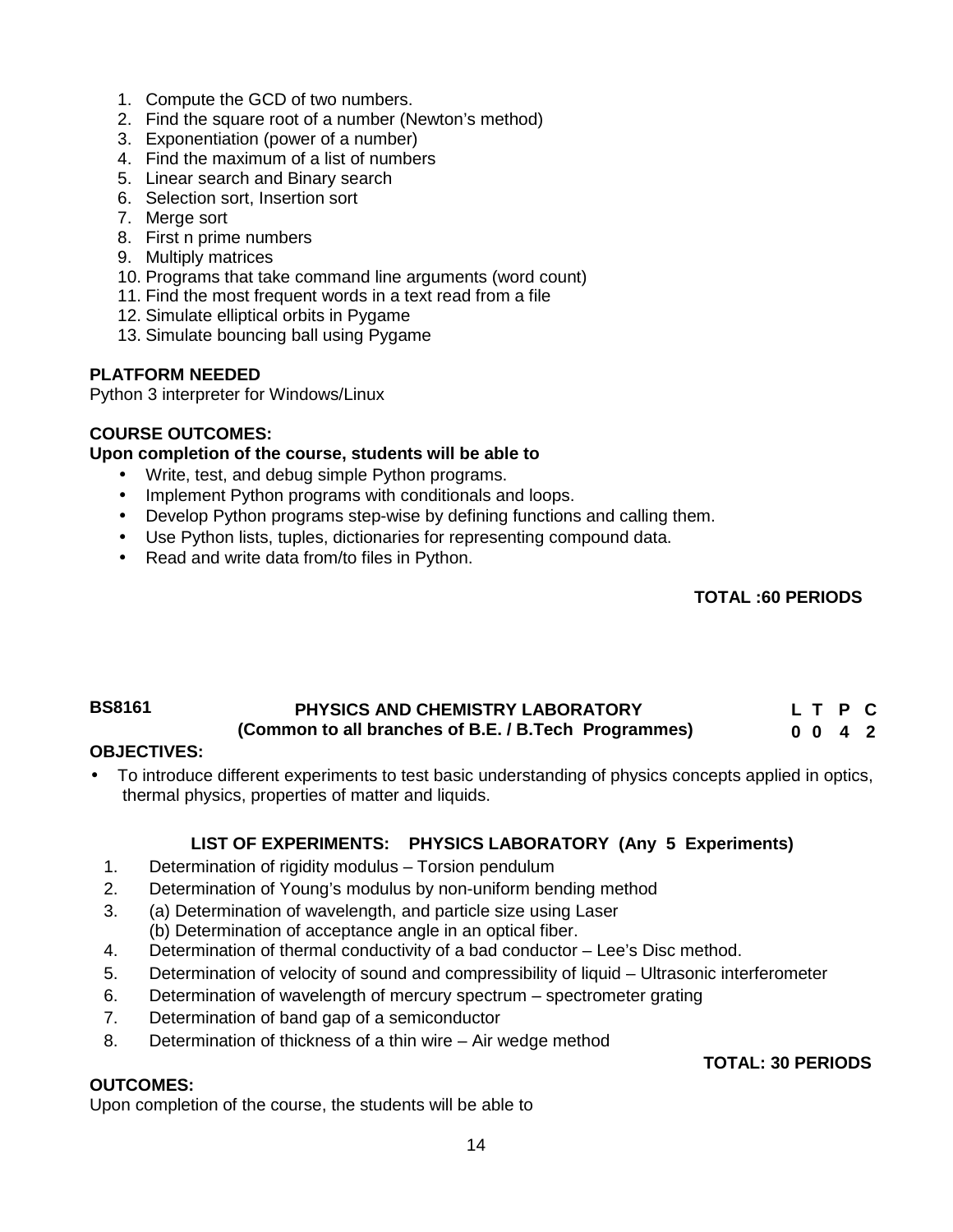apply principles of elasticity, optics and thermal properties for engineering applications.

### **CHEMISTRY LABORATORY: (Any seven experiments to be conducted)**

#### **OBJECTIVES**:

- To make the student to acquire practical skills in the determination of water quality parameters through volumetric and instrumental analysis.
- To acquaint the students with the determination of molecular weight of a polymer by viscometery.
	- 1. Estimation of HCl using  $Na<sub>2</sub>CO<sub>3</sub>$  as primary standard and Determination of alkalinity in water sample.
	- 2. Determination of total, temporary & permanent hardness of water by EDTA method.
	- 3. Determination of DO content of water sample by Winkler's method.
	- 4. Determination of chloride content of water sample by argentometric method.
	- 5. Estimation of copper content of the given solution by Iodometry.
	- 6. Determination of strength of given hydrochloric acid using pH meter.
	- 7. Determination of strength of acids in a mixture of acids using conductivity meter.
	- 8. Estimation of iron content of the given solution using potentiometer.
	- 9. Estimation of iron content of the water sample using spectrophotometer (1, 10- Phenanthroline / thiocyanate method).
	- 10. Estimation of sodium and potassium present in water using flame photometer.
	- 11. Determination of molecular weight of polyvinyl alcohol using Ostwald viscometer.
	- 12. Pseudo first order kinetics-ester hydrolysis.
	- 13. Corrosion experiment-weight loss method.
	- 14. Determination of CMC.
	- 15. Phase change in a solid.
	- 16. Conductometric titration of strong acid vs strong base.

#### **OUTCOMES:**

 The students will be outfitted with hands-on knowledge in the quantitative chemical analysis of water quality related parameters.

### **TOTAL: 30 PERIODS**

#### **TEXTBOOKS:**

1. Vogel's Textbook of Quantitative Chemical Analysis ( $8<sup>TH</sup>$  edition, 2014)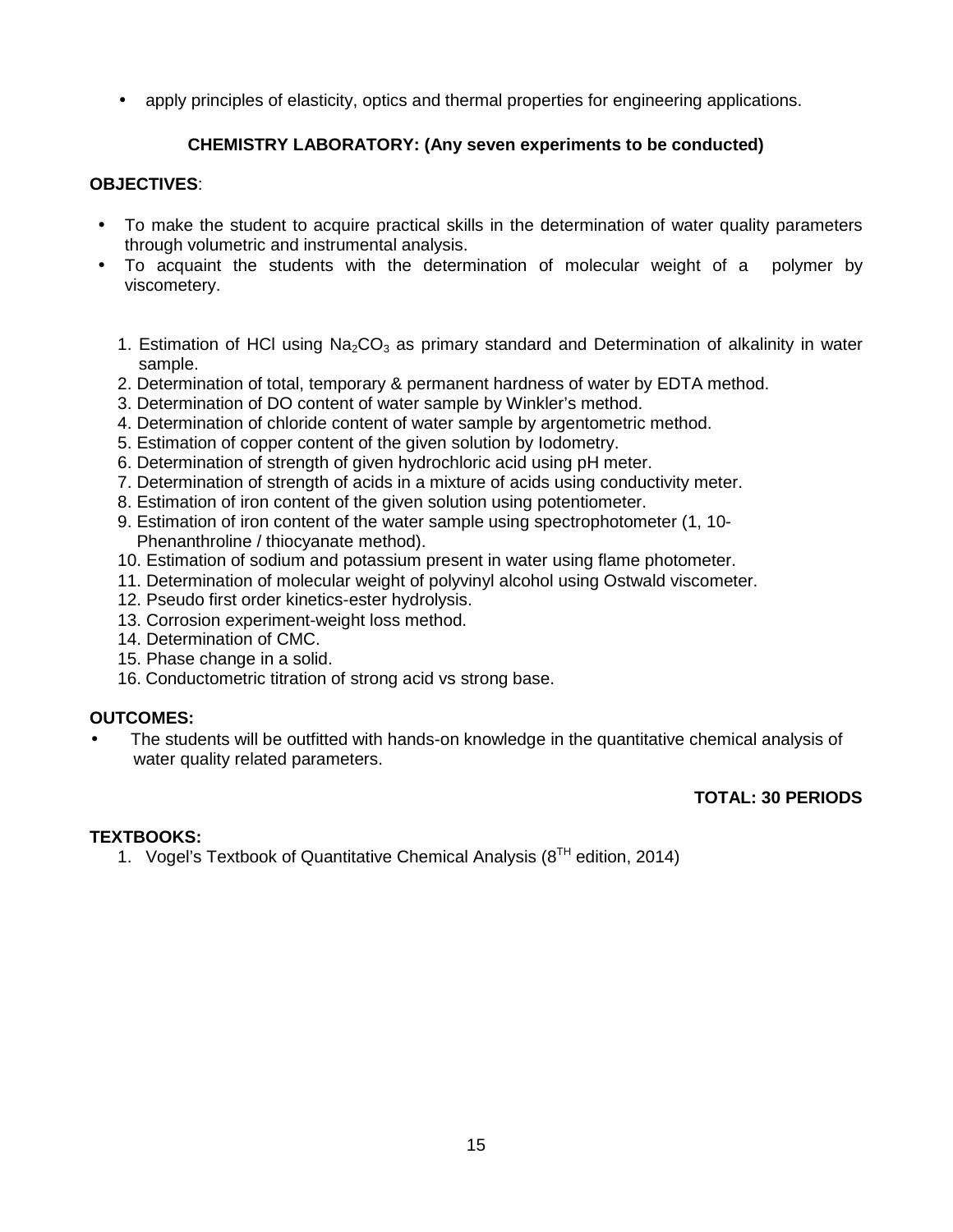#### **HS8251 TECHNICAL ENGLISH L T P C**

**4 0 0 4**

#### **OBJECTIVES: The Course prepares second semester engieering and Tecgnology students to:**

- Develop strategies and skills to enhance their ability to read and comprehend engineering and technology texts.
- Foster their ability to write convincing job applications and effective reports.
- Develop their speaking skills to make technical presentations , participate in group discussions.
- Strengthen their listening skill which will help them comprehend lectures and talks in their areas of specialisation.

### **UNIT I INTRODUCTION TECHNICAL ENGLISH 12**

**Listening**- Listening to talks mostly of a scientific/technical nature and completing information-gap exercises- **Speaking** –Asking for and giving directions- **Reading** – reading short technical texts from journals- newsapapers- **Writing**- purpose statements – extended definitions – issue- writing instructions – checklists-recommendations-**Vocabulary Development**- technical vocabulary **Language Development** –subject verb agreement - compound words.

### **UNIT II READING AND STUDY SKILLS 12**

**Listening**- Listening to longer technical talks and completing exercises based on them-**Speaking** – describing a process-**Reading** – reading longer technical texts- identifying the various transitions in a text- paragraphing- **Writing**- interpreting cgarts, graphs- **Vocabulary Development-**vocabularyused in formal letters/emails and reports **Language Development-** impersonal passive voice, numerical adjectives.

### **UNIT III TECHNICAL WRITING AND GRAMMAR 12**

**Listening**- Listening to classroom lectures/ talkls on engineering/technology -**Speaking** – introduction to technical presentations- **Reading** – longer texts both general and technical, practice in speed reading; **Writing**-Describing a process, use of sequence words- **Vocabulary Development** sequence words- Misspelled words. **Language Development-** embedded sentences

### **UNIT IV REPORT WRITING 12**

**Listening**- Listening to documentaries and making notes. **Speaking** – mechanics of presentations- **Reading** – reading for detailed comprehension- **Writing**- email etiquette- job application – cover letter –Résumé preparation( via email and hard copy)- analytical essays and issue based essays-- **Vocabulary Development**- finding suitable synonyms-paraphrasing-. **Language Development** clauses- if conditionals.

### **UNIT V GROUP DISCUSSION AND JOB APPLICATIONS 12**

**Listening**- TED/Ink talks; **Speaking** –participating in a group discussion -**Reading**– reading and understanding technical articles **Writing**– Writing reports- minutes of a meeting- accident and survey- **Vocabulary Development- verbal analogies Language Development-** reported speech

### **TOTAL : 60 PERIODS**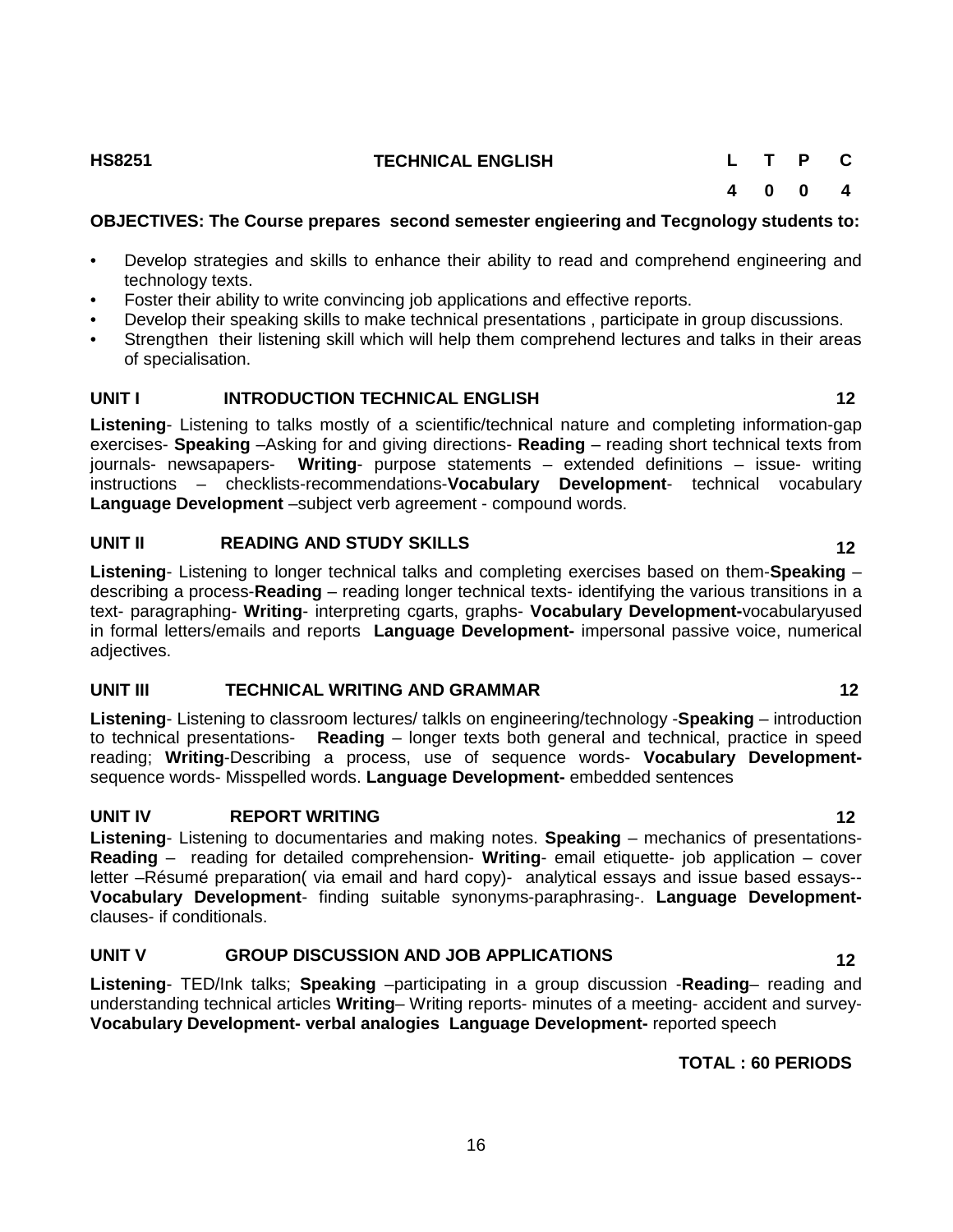#### **OUTCOMES: At the end of the course learners will be able to:**

- Read technical texts and write area- specific texts effortlessly.
- Listen and comprehend lectures and talks in their area of specialisation successfully.
- Speak appropriately and effectively in varied formal and informal contexts.
- Write reports and winning job applications.

#### **TEXT BOOKS:**

- **1.** Board of editors. **Fluency in English A Course book for Engineering and Technology.** Orient Blackswan, Hyderabad: 2016
- **2.** Sudharshana.N.P and Saveetha. C. **English for Technical Communication**. Cambridge University Press: New Delhi, 2016.

#### **REFERENCES**

- **1.** Booth-L. Diana**, Project Work,** Oxford University Press**,** Oxford: 2014.
- **2.** Grussendorf, Marion, **English for Presentations,** Oxford University Press, Oxford: 2007
- **3.** Kumar, Suresh. E. **Engineering English**. Orient Blackswan: Hyderabad,2015
- **4.** Means, L. Thomas and Elaine Langlois, **English & Communication For Colleges.** Cengage Learning, USA: 2007
- **5.** Raman, Meenakshi and Sharma, Sangeetha- **Technical Communication Principles and Practice.**Oxford University Press: New Delhi,2014.

#### **Students can be asked to read Tagore, Chetan Bhagat and for suplementary reading.**

#### **MA8251 ENGINEERING MATHEMATICS – II L T P C 4 0 0 4**

#### **OBJECTIVES :**

 This course is designed to cover topics such as Matrix Algebra, Vector Calculus, Complex Analysis and Laplace Transform. Matrix Algebra is one of the powerful tools to handle practical problems arising in the field of engineering. Vector calculus can be widely used for modelling the various laws of physics. The various methods of complex analysis and Laplace transforms can be used for efficiently solving the problems that occur in various branches of engineering disciplines.

#### **UNIT I MATRICES 12**

Eigenvalues and Eigenvectors of a real matrix – Characteristic equation – Properties of Eigenvalues and Eigenvectors – Cayley-Hamilton theorem – Diagonalization of matrices – Reduction of a quadratic form to canonical form by orthogonal transformation – Nature of quadratic forms.

#### **UNIT II VECTOR CALCULUS 12**

Gradient and directional derivative – Divergence and curl - Vector identities – Irrotational and Solenoidal vector fields – Line integral over a plane curve – Surface integral - Area of a curved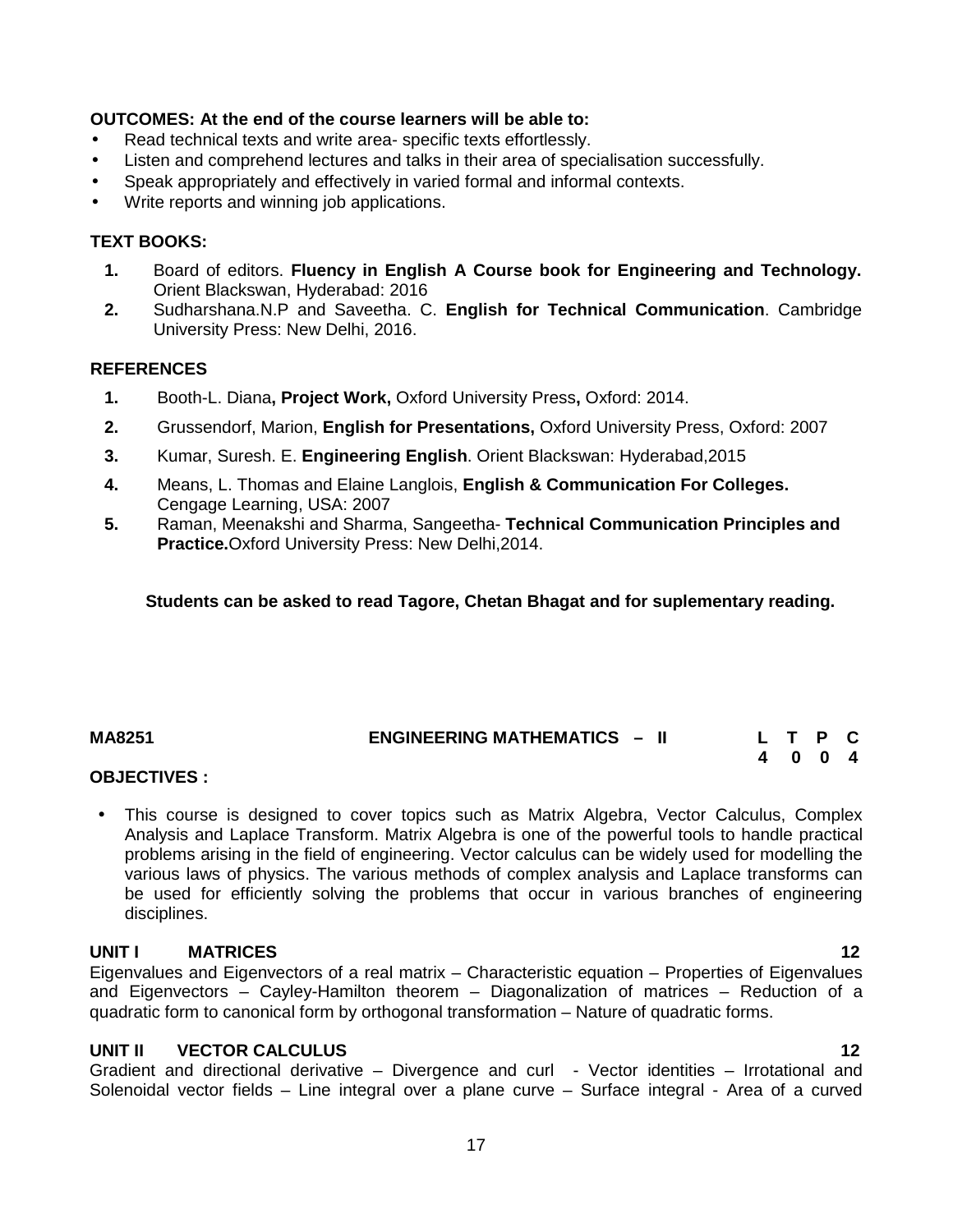surface - Volume integral - Green's, Gauss divergence and Stoke's theorems – Verification and application in evaluating line, surface and volume integrals.

### **UNIT III ANALYTIC FUNCTIONS 12**

Analytic functions – Necessary and sufficient conditions for analyticity in Cartesian and polar coordinates - Properties – Harmonic conjugates – Construction of analytic function - Conformal

mapping – Mapping by functions  $w = z + c, \, cz, \stackrel{1}{\text{--}}\, z^2$  - Bilinear transformation. **z**<sup>2</sup>  $W = Z + C$ ,  $CZ$ ,  $\frac{1}{2}$ ,  $Z^2$  - Bilinear transformation.

#### **UNIT IV COMPLEX INTEGRATION 12**

Line integral - Cauchy's integral theorem – Cauchy's integral formula – Taylor's and Laurent's series – Singularities – Residues – Residue theorem – Application of residue theorem for evaluation of real integrals – Use of circular contour and semicircular contour.

### **UNIT V LAPLACE TRANSFORMS 12**

Existence conditions – Transforms of elementary functions – Transform of unit step function and unit impulse function – Basic properties – Shifting theorems -Transforms of derivatives and integrals – Initial and final value theorems – Inverse transforms – Convolution theorem – Transform of periodic functions – Application to solution of linear second order ordinary differential equations with constant coefficients.

#### **TOTAL: 60 PERIODS**

### **OUTCOMES :**

After successfully completing the course, the student will have a good understanding of the following topics and their applications:

- Eigenvalues and eigenvectors, diagonalization of a matrix, Symmetric matrices, Positive definite matrices and similar matrices.
- Gradient, divergence and curl of a vector point function and related identities.
- Evaluation of line, surface and volume integrals using Gauss, Stokes and Green's theorems and their verification.
- Analytic functions, conformal mapping and complex integration.
- Laplace transform and inverse transform of simple functions, properties, various related theorems and application to differential equations with constant coefficients.

### **TEXT BOOKS :**

- 1. Grewal B.S., "Higher Engineering Mathematics", Khanna Publishers, New Delhi, 43<sup>rd</sup> Edition, 2014.
- 2. Kreyszig Erwin, "Advanced Engineering Mathematics ", John Wiley and Sons, 10<sup>th</sup> Edition, New Delhi, 2016.

#### **REFERENCES :**

- 1. Bali N., Goyal M. and Watkins C., "Advanced Engineering Mathematics", Firewall Media (An imprint of Lakshmi Publications Pvt., Ltd.,), New Delhi, 7<sup>th</sup> Edition, 2009.<br>Jain R.K. and Ivengar S.R.K., "Advanced Engineering Mathematics "
- 2. Jain R.K. and Iyengar S.R.K., " Advanced Engineering Mathematics ", Narosa Publications, New Delhi, 3<sup>rd</sup> Edition, 2007.
- 3. O'Neil, P.V. "Advanced Engineering Mathematics", Cengage Learning India Pvt., Ltd, New Delhi, 2007.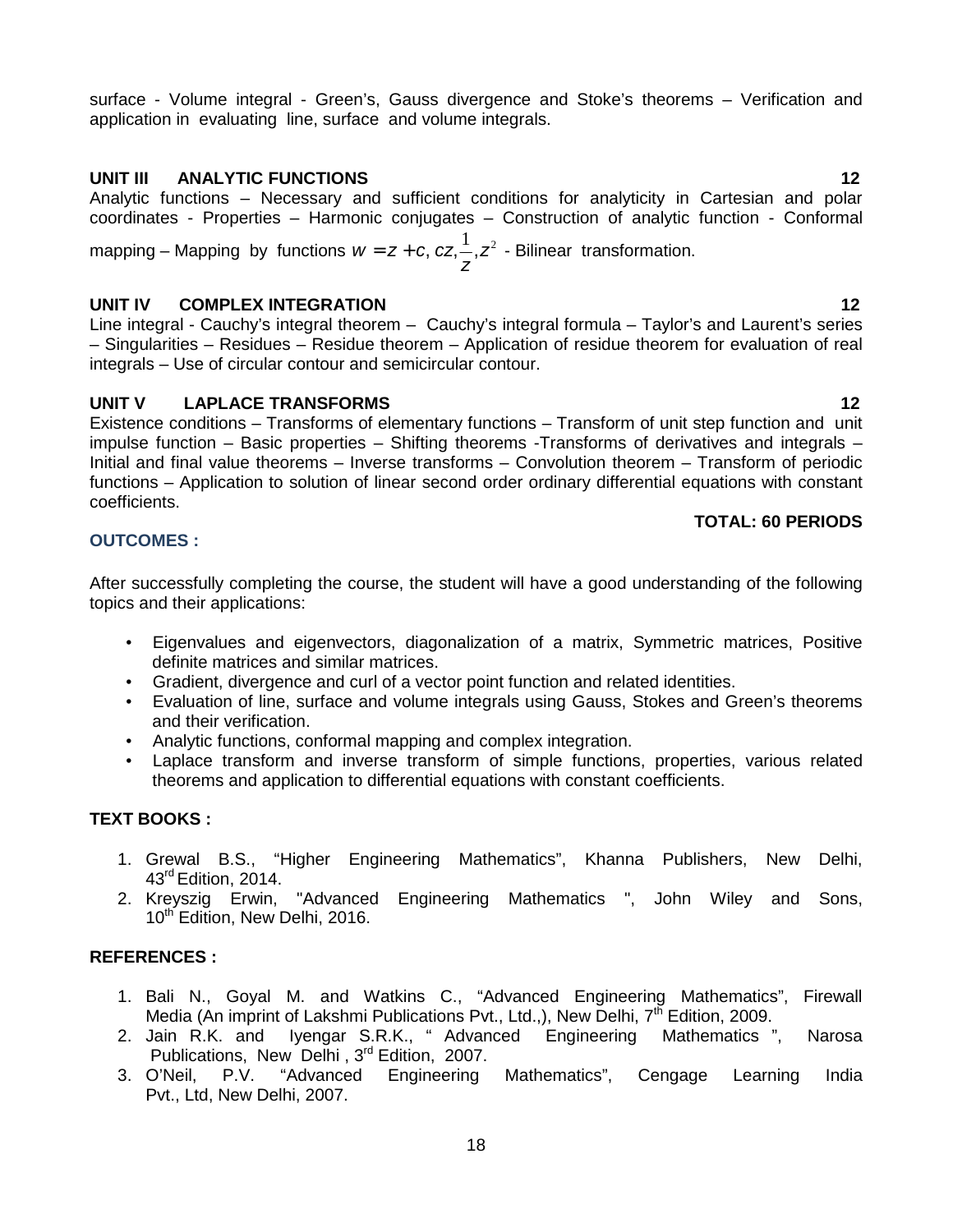- 4. Sastry, S.S, "Engineering Mathematics", Vol. I & II, PHI Learning Pvt. Ltd, 4 th Edition, New Delhi, 2014.
- 5. Wylie, R.C. and Barrett, L.C., "Advanced Engineering Mathematics "Tata McGraw Hill Education Pvt. Ltd, 6th Edition, New Delhi, 2012.

|        | <b>PHYSICS FOR ELECTRONICS ENGINEERING</b>  |  | L T P C |  |
|--------|---------------------------------------------|--|---------|--|
| PH8253 | (Common to BME, ME, CC, ECE, EEE, E&I, ICE) |  | 300     |  |
|        |                                             |  |         |  |

#### **OBJECTIVES:**

 To understand the essential principles of Physics of semiconductor device and Electron transport properties. Become proficient in magnetic, dielectric and optical properties of materials and nano devices.

#### **UNIT I ELECTRICAL PROPERTIES OF MATERIALS 9**

Classical free electron theory - Expression for electrical conductivity – Thermal conductivity, expression - Wiedemann-Franz law - Success and failures - electrons in metals - Particle in a three dimensional box – degenerate states – Fermi- Dirac statistics – Density of energy states – Electron in periodic potential: Bloch thorem – metals and insulators - Energy bands in solids– tight binding approximation - Electron effective mass – concept of hole.

#### **UNIT II SEMICONDUCTOR PHYSICS 9**

Intrinsic Semiconductors – Energy band diagram – direct and indirect semiconductors – Carrier concentration in intrinsic semiconductors – extrinsic semiconductors - Carrier concentration in Ntype & P-type semiconductors – Carrier transport: Velocity-electric field relations – drift and diffusion transport - Einstein's relation – Hall effect and devices – Zener and avalanche breakdown in p-n junctions - Ohmic contacts – tunnel diode - Schottky diode – MOS capacitor - power transistor.

#### **UNIT III MAGNETIC AND DIELECTRIC PROPERTIES OF MATERIALS 9**

Magnetism in materials – magnetic field and induction – magnetization - magnetic permeability and susceptibility–types of magnetic materials – microscopic classification of magnetic materials - Ferromagnetism: origin and exchange interaction- saturation magnetization and Curie temperature – Domain Theory. Dielectric materials: Polarization processes – dielectric loss – internal field – Clausius-Mosotti relation- dielectric breakdown – high-k dielectrics.

#### **UNIT IV OPTICAL PROPERTIES OF MATERIALS 9**

Classification of optical materials – carrier generation and recombination processes - Absorption emission and scattering of light in metals, insulators and Semiconductors (concepts only) - photo current in a P- N diode – solar cell –photo detectors - LED – Organic LED – Laser diodes – excitons quantum confined Stark effect – quantum dot laser.

#### **UNIT V NANOELECTRONIC DEVICES 9**

Introduction - electron density in bulk material – Size dependence of Fermi energy– quantum confinement – quantum structures - Density of states in quantum well, quantum wire and quantum dot structures –Zener-Bloch oscillations – resonant tunneling – quantum interference effects – mesoscopic structures: conductance fluctuations and coherent transport – Coulomb blockade effects - Single electron phenomena and Single electron Transistor – magnetic semiconductors– spintronics - Carbon nanotubes: Properties and applications.

#### **TOTAL : 45 PERIODS**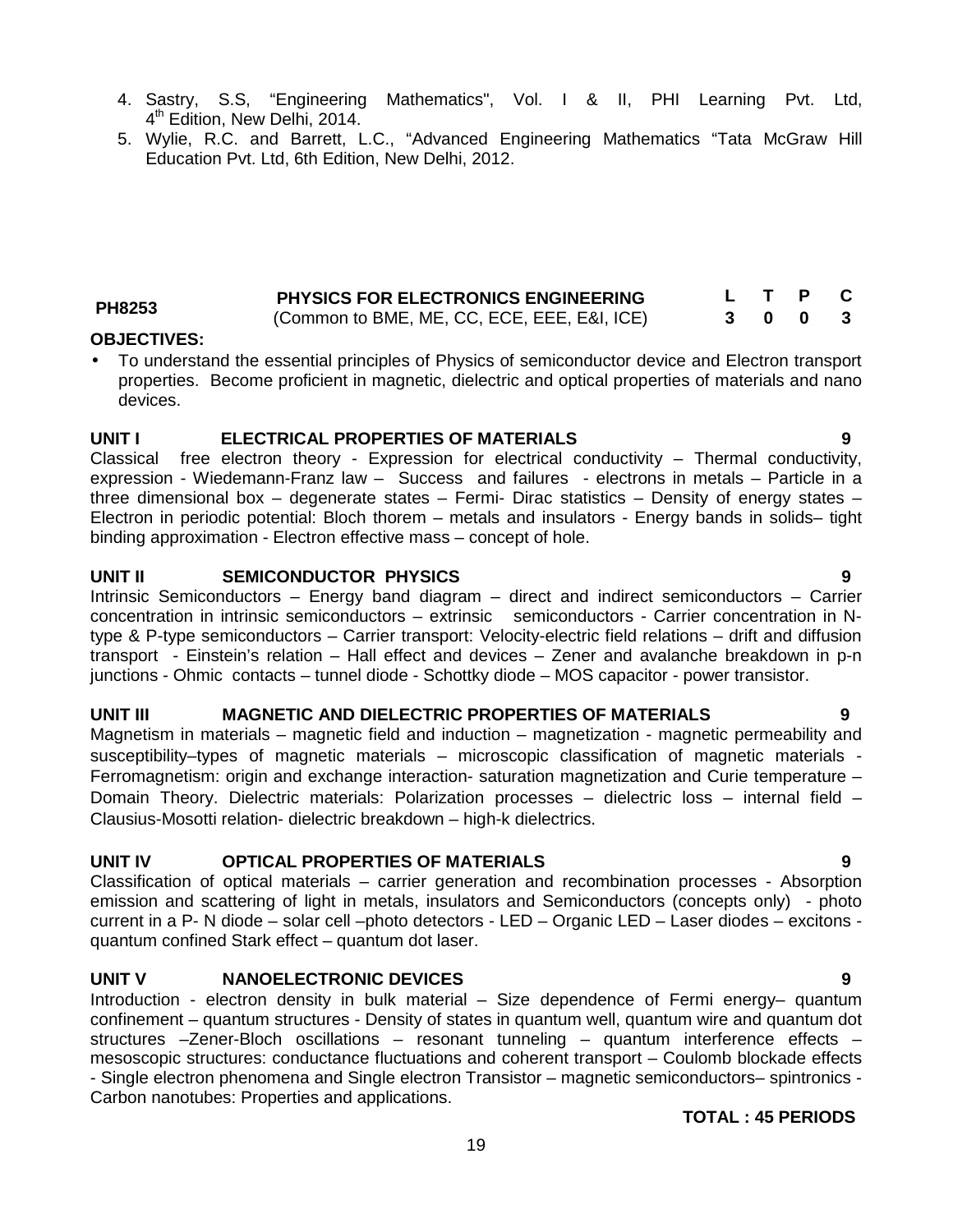#### **OUTCOMES:**

At the end of the course, the students will able to

- gain knowledge on classical and quantum electron theories, and energy band structuues,
- acquire knowledge on basics of semiconductor physics and its applications in various devices,
- get knowledge on magnetic and dielectric properties of materials,
- have the necessary understanding on the functioning of optical materials for optoelectronics,
- understand the basics of quantum structures and their applications in spintronics and carbon electronics.

#### **TEXT BOOKS:**

- **1.** Kasap, S.O. "Principles of Electronic Materials and Devices", McGraw-Hill Education, 2007.
- **2.** Umesh K Mishra & Jasprit Singh, "Semiconductor Device Physics and Design", Springer, 2008.
- **3.** Wahab, M.A. "Solid State Physics: Structure and Properties of Materials". Narosa Publishing House, 2009.

#### **REFERENCES**

- **1.** Garcia, N. & Damask, A. "Physics for Computer Science Students". Springer-Verlag, 2012.
- **2.** Hanson, G.W. "Fundamentals of Nanoelectronics". Pearson Education, 2009
- **3.** Rogers, B., Adams, J. & Pennathur, S. "Nanotechnology: Understanding Small Systems". CRC Press, 2014

### **BE8252 BASIC CIVIL AND MECHANICAL ENGINEERING L T P C**

**4 0 0 4**

#### **OBJECTIVES:**

- To impart basic knowledge on Civil and Mechanical Engineering.
- To familiarize the materials and measurements used in Civil Engineering.
- To provide the exposure on the fundamental elements of civil engineering structures.
- To enable the students to distinguish the components and working principle of power plant units, IC engines, and R & AC system.

#### **A – OVER VIEW**

#### **UNIT I SCOPE OF CIVIL AND MECHANICAL ENGINEERING 10**

**Overview of Civil Engineering** - Civil Engineering contributions to the welfare of Society – Specialized sub disciplines in Civil Engineering – Structural, Construction, Geotechnical, Environmental, Transportation and Water Resources Engineering

**Overview of Mechanical Engineering** - Mechanical Engineering contributions to the welfare of Society –Specialized sub disciplines in Mechanical Engineering - Production, Automobile, Energy Engineering - Interdisciplinary concepts in Civil and Mechanical Engineering.

#### **B – CIVIL ENGINEERING**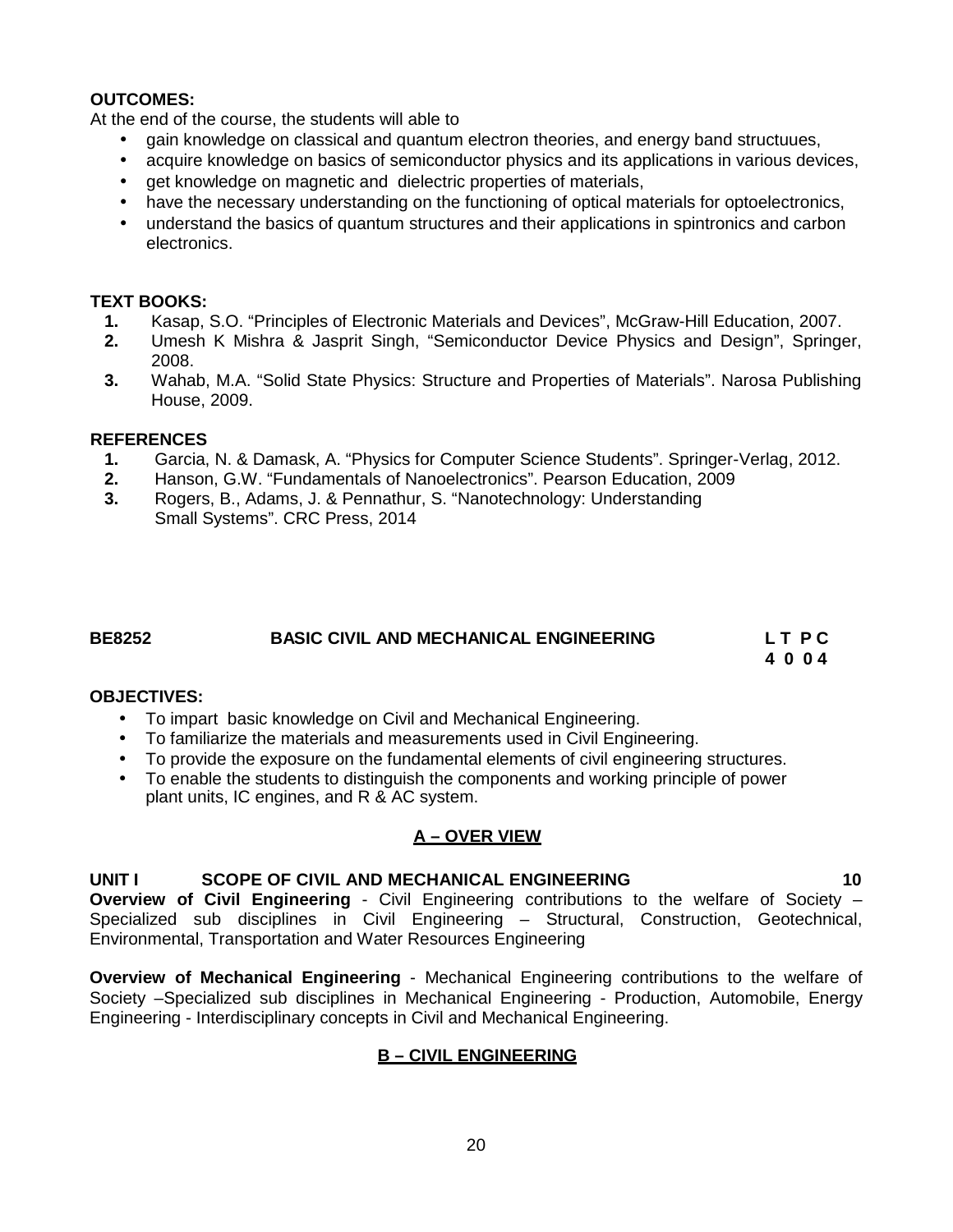#### **UNIT II SURVEYING AND CIVIL ENGINEERING MATERIALS 10**

**Surveying**: Objects – classification – principles – measurements of distances – angles – leveling – determination of areas– contours - examples.

**Civil Engineering Materials:**Bricks – stones – sand – cement – concrete – steel- timber - modern materials

#### **UNIT III BUILDING COMPONENTS AND STRUCTURES 15**

**Foundations:** Types of foundations - Bearing capacity and settlement – Requirement of good foundations.

**Civil Engineering Structures:** Brickmasonry – stonemasonry – beams – columns – lintels – roofing – flooring – plastering – floor area, carpet area and floor space index - Types of Bridges and Dams – water supply - sources and quality of water - Rain water harvesting - introduction to high way and rail way.

#### **C – MECHANICAL ENGINEERING**

#### **UNIT IV INTERNAL COMBUSTION ENGINES AND POWER PLANTS 15**

Classification of Power Plants - Internal combustion engines as automobile power plant – Working principle of Petrol and Diesel Engines – Four stroke and two stroke cycles – Comparison of four stroke and two stroke engines – Working principle of steam, Gas, Diesel, Hydro - electric and Nuclear Power plants -- working principle of Boilers, Turbines, Reciprocating Pumps (single acting and double acting) and Centrifugal Pumps

#### **UNIT V REFRIGERATION AND AIR CONDITIONING SYSTEM 10**

Terminology of Refrigeration and AirConditioning. Principle of vapour compression and absorption system–Layout of typical domestic refrigerator–Window and Split type room Air conditioner.

#### **OUTCOMES:**

On successful completion of this course, the student will be able to

- appreciate the Civil and Mechanical Engineering components of Projects.
- explain the usage of construction material and proper selection of construction materials.
- measure distances and area by surveying
- identify the components used in power plant cycle.
- demonstrate working principles of petrol and diesel engine.
- elaborate the components of refrigeration and Air conditioning cycle.

#### **TEXTBOOKS:**

1. Shanmugam Gand Palanichamy MS,"Basic Civil and Mechanical Engineering",Tata McGraw Hill PublishingCo.,NewDelhi,1996.

#### **REFERENCES:**

- 1. Palanikumar, K. Basic Mechanical Engineering, ARS Publications, 2010.
- 2. Ramamrutham S.,"Basic Civil Engineering", Dhanpat Rai Publishing Co.(P) Ltd.1999.
- 3. Seetharaman S.,"BasicCivil Engineering",AnuradhaAgencies,2005.
- 4. ShanthaKumar SRJ.,"Basic Mechanical Engineering", Hi-tech Publications, Mayiladuthurai, 2000.

**TOTAL: 60PERIODS**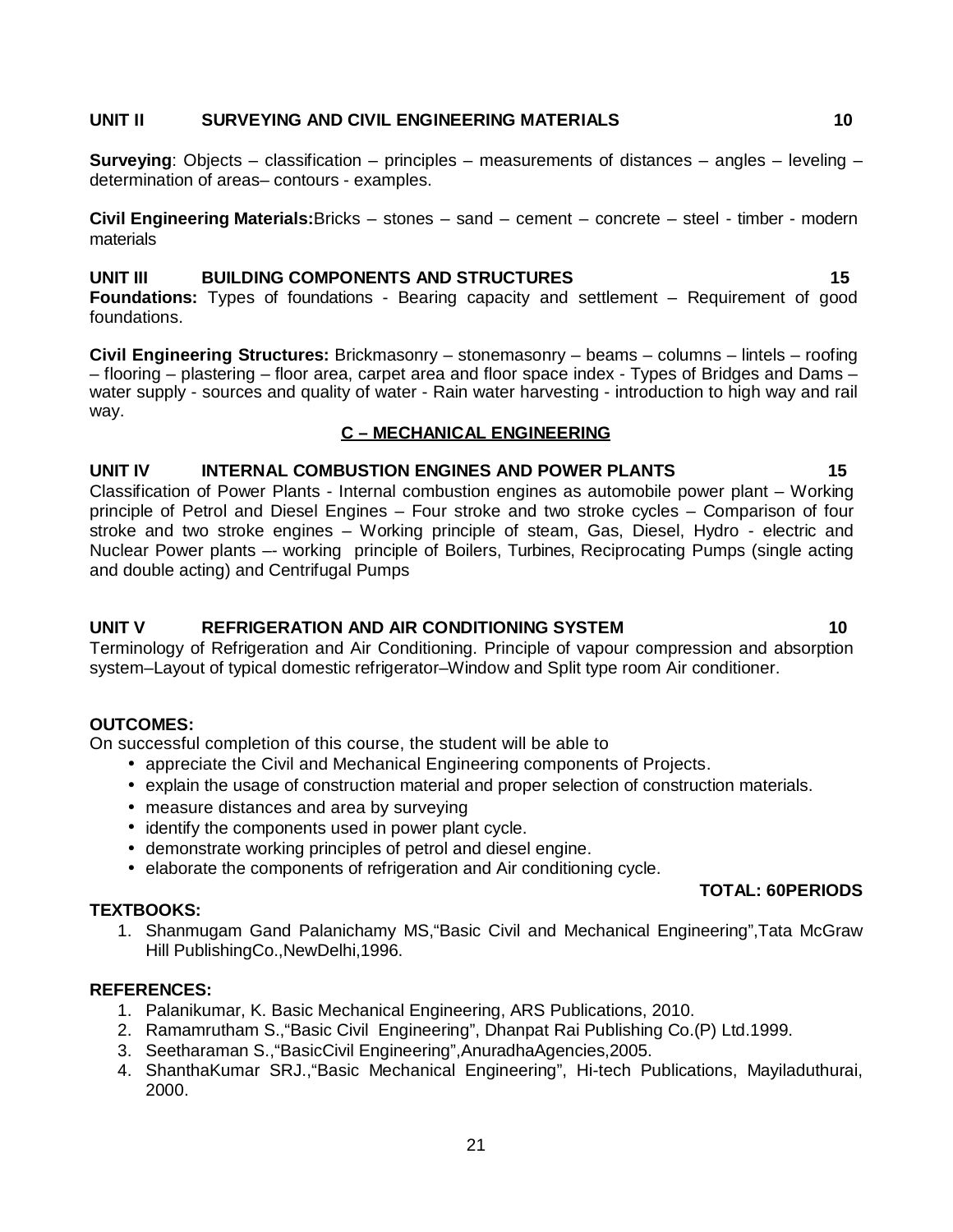5. Venugopal K. and Prahu Raja V., "Basic Mechanical Engineering", Anuradha Publishers, Kumbakonam,2000.

#### **OBJECTIVES:**

- To introduce electric circuits and its analysis
- To impart knowledge on solving circuit equations using network theorems
- To introduce the phenomenon of resonance in coupled circuits.
- To educate on obtaining the transient response of circuits.
- To introduce Phasor diagrams and analysis of three phase circuits

#### **UNIT I BASIC CIRCUITS ANALYSIS 6+6**

Resistive elements - Ohm's Law Resistors in series and parallel circuits – Kirchoffs laws – Mesh current and node voltage - methods of analysis.

#### **UNIT II NETWORK REDUCTION AND THEOREMS FOR DC AND AC IRCUITS 6+6**

Network reduction: voltage and current division, source transformation – star delta conversion. Thevenins and Norton Theorems – Superposition Theorem – Maximum power transfer theorem – Reciprocity Theorem – Millman's theorem.

#### **UNIT III TRANSIENT RESPONSE ANALYSIS 6+6**

L and C elements -Transient response of RL, RC and RLC Circuits using Laplace transform for DC input and A.C. sinusoidal input.

#### **UNIT IV THREE PHASE CIRCUITS 6+6**

A.C. circuits – Average and RMS value - Phasor Diagram – Power, Power Factor and Energy.- Analysis of three phase 3-wire and 4-wire circuits with star and delta connected loads, balanced & un balanced – phasor diagram of voltages and currents – power measurement in three phase circuits.

#### **UNIT V RESONANCE AND COUPLED CIRCUITS 6+6**

Series and parallel resonance – their frequency response – Quality factor and Bandwidth - Self and mutual inductance – Coefficient of coupling – Tuned circuits – Single tuned circuits.

#### **TOTAL : 60 PERIODS**

- Ability to analyse electrical circuits
- Ability to apply circuit theorems
- Ability to analyse transients

#### **TEXT BOOKS:**

**OUTCOMES:**

- 1. William H. Hayt Jr, Jack E. Kemmerly and Steven M. Durbin, "Engineering Circuits Analysis", McGraw Hill publishers, edition, New Delhi, 2013.
- 2. Charles K. Alexander, Mathew N.O. Sadiku, "Fundamentals of Electric Circuits", Second Edition, McGraw Hill, 2013.

**EE8251 CIRCUIT THEORY L T P C 2 2 0 3**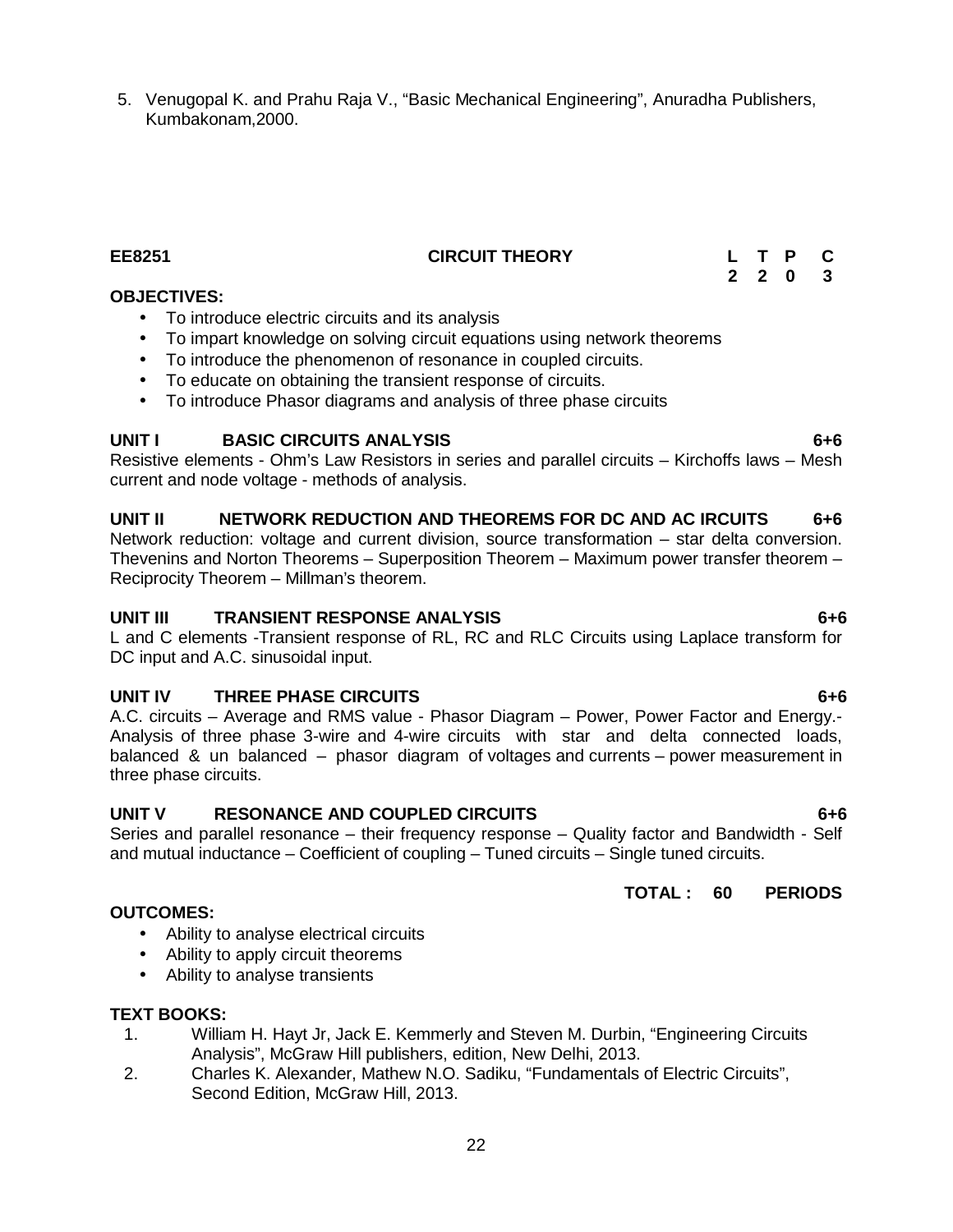3. Allan H. Robbins, Wilhelm C. Miller, "Circuit Analysis Theory and Practice", Cengage Learning India, 2013.

#### **REFERENCES**

- 1. Chakrabarti A, "Circuits Theory (Analysis and synthesis), Dhanpath Rai & Sons, New Delhi, 1999.
- 2. Jegatheesan, R., "Analysis of Electric Circuits," McGraw Hill, 2015.
- 3. Joseph A. Edminister, Mahmood Nahri, "Electric circuits", Schaum's series, McGraw- Hill, New Delhi, 2010.
- 4. M E Van Valkenburg, "Network Analysis",Prentice-Hall of India Pvt Ltd, New Delhi, 2015.
- 5. Mahadevan, K., Chitra, C., "Electric Circuits Analysis," Prentice-Hall of India Pvt Ltd., New Delhi, 2015.
- 6. Richard C. Dorf and James A. Svoboda, "Introduction to Electric Circuits", 7th Edition, John Wiley & Sons, Inc. 2015.
- 7. Sudhakar A and Shyam Mohan SP, "Circuits and Network Analysis and Synthesis", McGraw Hill, 2015.

## **GE8291 ENVIRONMENTAL SCIENCE AND ENGINEERING L T P C**

**3 0 0 3**

#### **OBJECTIVES:**

- To study the nature and facts about environment.
- To finding and implementing scientific, technological, economic and political solutions to environmental problems.
- To study the interrelationship between living organism and environment.
- To appreciate the importance of environment by assessing its impact on the human world; envision the surrounding environment, its functions and its value.
- To study the dynamic processes and understand the features of the earth"s interior and surface.
- To study the integrated themes and biodiversity, natural resources, pollution control and waste management.

#### **UNIT I ENVIRONMENT, ECOSYSTEMS AND BIODIVERSITY 14**

Definition, scope and importance of environment – need for public awareness - concept of an ecosystem – structure and function of an ecosystem – producers, consumers and decomposers – energy flow in the ecosystem – ecological succession – food chains, food webs and ecological pyramids – Introduction, types, characteristic features, structure and function of the (a) forest ecosystem (b) grassland ecosystem (c) desert ecosystem (d) aquatic ecosystems (ponds, streams, lakes, rivers, oceans, estuaries) – Introduction to biodiversity definition: genetic, species and ecosystem diversity – biogeographical classification of India – value of biodiversity: consumptive use, productive use, social, ethical, aesthetic and option values – Biodiversity at global, national and local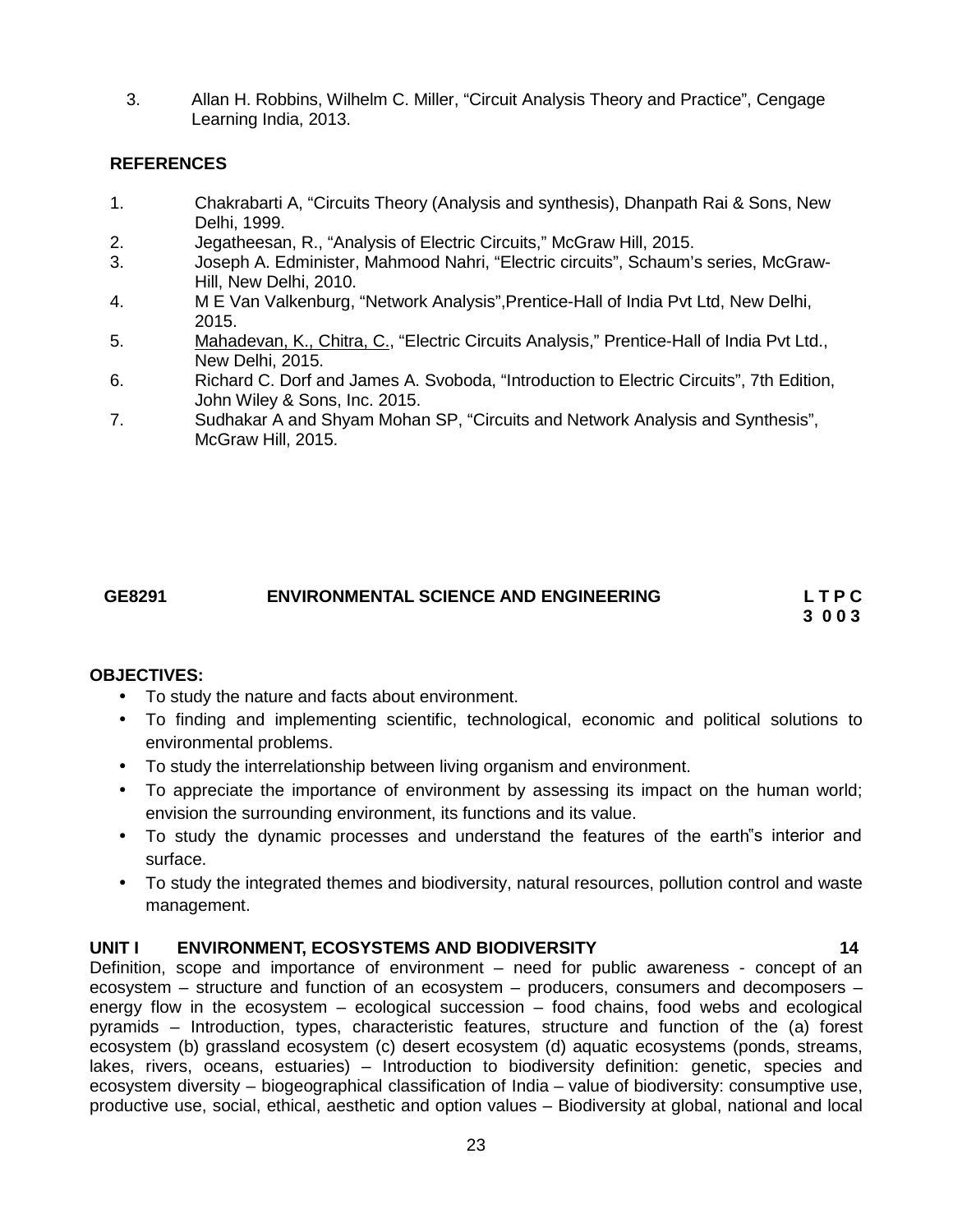levels – India as a mega-diversity nation – hot-spots of biodiversity – threats to biodiversity: habitat loss, poaching of wildlife, man-wildlife conflicts – endangered and endemic species of India – conservation of biodiversity: In-situ and ex-situ conservation of biodiversity. Field study of common plants, insects, birds; Field study of simple ecosystems – pond, river, hill slopes, etc.

#### **UNIT II ENVIRONMENTAL POLLUTION 8**

Definition – causes, effects and control measures of: (a) Air pollution (b) Water pollution (c) Soil pollution (d) Marine pollution (e) Noise pollution (f) Thermal pollution (g) Nuclear hazards – solid waste management: causes, effects and control measures of municipal solid wastes – role of an individual in prevention of pollution – pollution case studies – disaster management: floods, earthquake, cyclone and landslides. Field study of local polluted site – Urban / Rural / Industrial / Agricultural.

#### **UNIT III NATURAL RESOURCES 10**

Forest resources: Use and over-exploitation, deforestation, case studies- timber extraction, mining, dams and their effects on forests and tribal people – Water resources: Use and over- utilization of surface and ground water, floods, drought, conflicts over water, dams-benefits and problems – Mineral resources: Use and exploitation, environmental effects of extracting and using mineral resources, case studies – Food resources: World food problems, changes caused by agriculture and overgrazing, effects of modern agriculture, fertilizer-pesticide problems, water logging, salinity, case studies – Energy resources: Growing energy needs, renewable and non renewable energy sources, use of alternate energy sources. case studies – Land resources: Land as a resource, land degradation, man induced landslides, soil erosion and desertification – role of an individual in conservation of natural resources – Equitable use of resources for sustainable lifestyles. Field study of local area to document environmental assets – river / forest / grassland / hill / mountain.

#### **UNIT IV SOCIAL ISSUES AND THE ENVIRONMENT 7**

From unsustainable to sustainable development  $-$  urban problems related to energy  $-$  water conservation, rain water harvesting, watershed management – resettlement and rehabilitation of people; its problems and concerns, case studies – role of non-governmental organization environmental ethics: Issues and possible solutions – climate change, global warming, acid rain, ozone layer depletion, nuclear accidents and holocaust, case studies. – wasteland reclamation – consumerism and waste products – environment production act – Air(Prevention and Control of Pollution) act – Water (Prevention and control of Pollution) act – Wildlife protection act – Forest conservation act – enforcement machinery involved in environmental legislation- central and state pollution control boards- Public awareness.

### **UNIT V HUMAN POPULATION AND THE ENVIRONMENT 6**

Population growth, variation among nations – population explosion – family welfare programme – environment and human health – human rights – value education – HIV / AIDS – women and child welfare – role of information technology in environment and human health – Case studies.

#### **TOTAL: 45 PERIODS**

#### **OUTCOMES:**

- Environmental Pollution or problems cannot be solved by mere laws. Public participation is an important aspect which serves the environmental Protection. One will obtain knowledge on the following after completing the course.
- Public awareness of environmental is at infant stage.
- Ignorance and incomplete knowledge has lead to misconceptions
- Development and improvement in std. of living has lead to serious environmental disasters

### **TEXTBOOKS:**

1. Benny Joseph, 'Environmental Science and Engineering', Tata McGraw-Hill, New Delhi, 2006.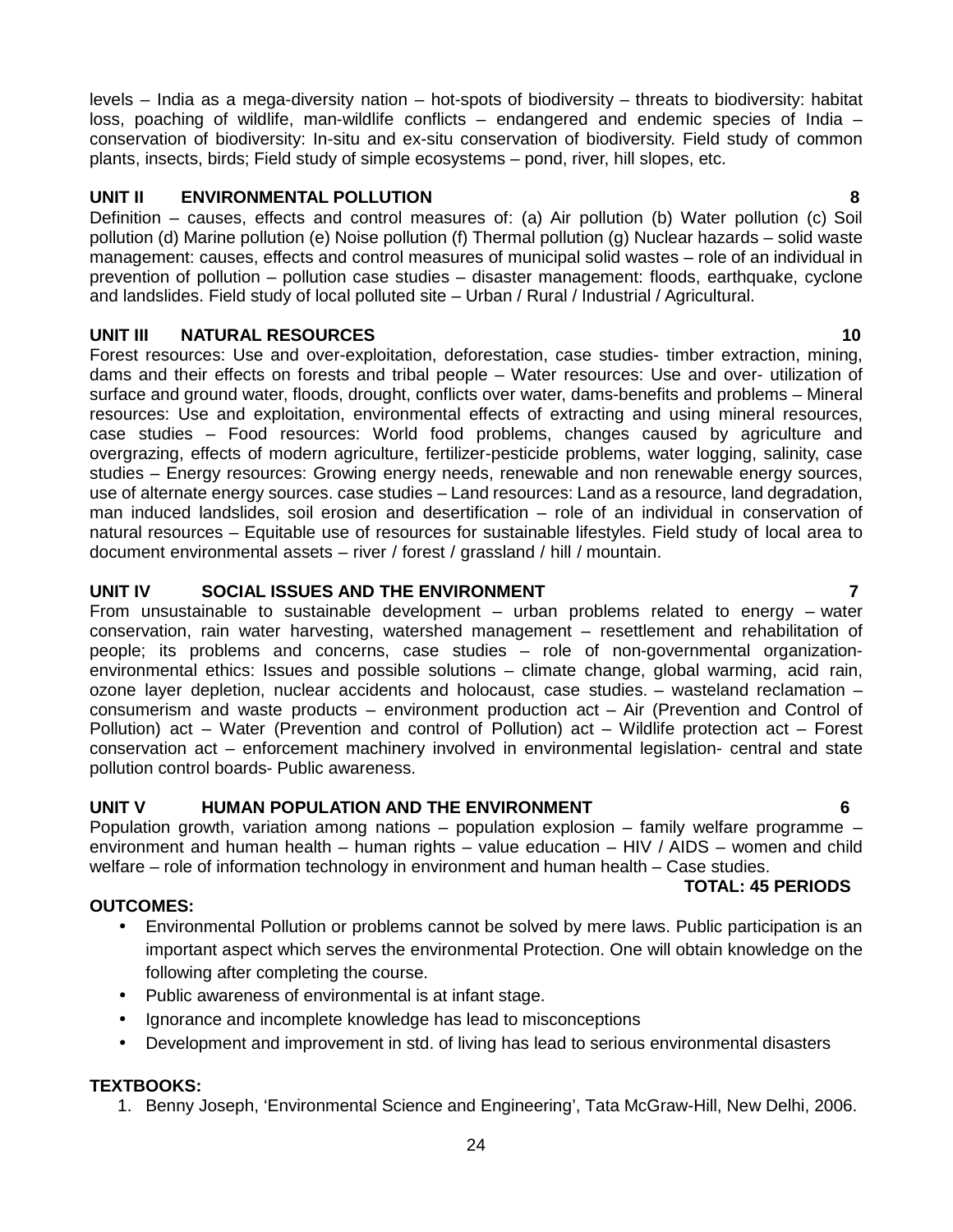2. Gilbert M.Masters, 'Introduction to Environmental Engineering and Science',  $2^{nd}$  edition, Pearson Education, 2004.

#### **REFERENCES :**

- 1. Dharmendra S. Sengar, 'Environmental law', Prentice hall of India PVT LTD,New Delhi, 2007.
- 2. Erach Bharucha, "Textbook of Environmental Studies", Universities Press(I) PVT, LTD, Hydrabad, 2015.
- 3. G. Tyler Miller and Scott E. Spoolman, "Environmental Science", Cengage Learning India PVT, LTD, Delhi, 2014.
- 4. Rajagopalan, R, 'Environmental Studies-From Crisis to Cure', Oxford University Press, 2005.

| GE8261 | <b>ENGINEERING PRACTICES LABORATORY</b> | LTPC |
|--------|-----------------------------------------|------|
|        |                                         | 0042 |

#### **OBJECTIVES:**

 To provide exposure to the students with hands on experience on various basic engineering practices in Civil, Mechanical, Electrical and Electronics Engineering.

#### **GROUP A (CIVIL & MECHANICAL)**

#### **I CIVIL ENGINEERING PRACTICE 13**

#### **Buildings:**

(a) Study of plumbing and carpentry components of residential and industrial buildings. Safety aspects.

#### **Plumbing Works**:

- (a) Study of pipeline joints, its location and functions: valves, taps, couplings, unions, reducers, elbows in household fittings.
- (b) Study of pipe connections requirements for pumps and turbines.
- (c) Preparation of plumbing line sketches for water supply and sewage works.
- (d) Hands-on-exercise:

Basic pipe connections – Mixed pipe material connection – Pipe connections with different joining components.

(e) Demonstration of plumbing requirements of high-rise buildings.

#### **Carpentry using Power Tools only:**

- (a) Study of the joints in roofs, doors, windows and furniture.
- (b) Hands-on-exercise:

Wood work, joints by sawing, planing and cutting.

# **II MECHANICAL ENGINEERING PRACTICE 18**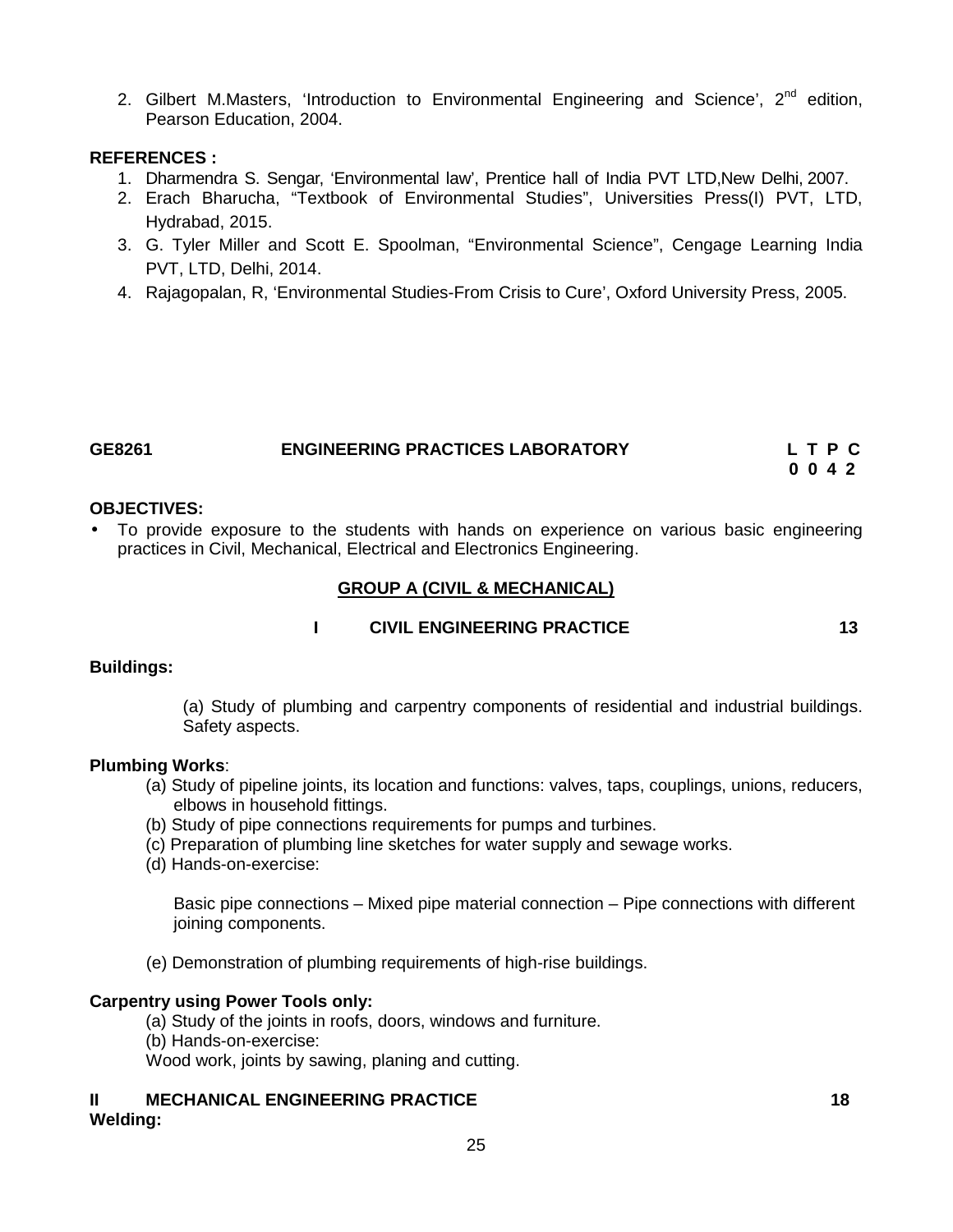- (a) Preparation of butt joints, lap joints and T- joints by Shielded metal arc welding.
- (b) Gas welding practice

### **Basic Machining:**

- (a) Simple Turning and Taper turning
- (b) Drilling Practice

### **Sheet Metal Work:**

- (a) Forming & Bending:
- (b) Model making Trays and funnels.
- (c) Different type of joints.

#### **Machine assembly practice:**

- (a) Study of centrifugal pump
- (b) Study of air conditioner

#### **Demonstration on:**

- (a) Smithy operations, upsetting, swaging, setting down and bending. Example Exercise – Production of hexagonal headed bolt.
- (b) Foundry operations like mould preparation for gear and step cone pulley.
- (c) Fitting  $-$  Exercises  $-$  Preparation of square fitting and V  $-$  fitting models.

### **GROUP B (ELECTRICAL & ELECTRONICS)**

### **III ELECTRICAL ENGINEERING PRACTICE 13**

- 1. Residential house wiring using switches, fuse, indicator, lamp and energy meter.
- 2. Fluorescent lamp wiring.
- 3. Stair case wiring
- 4. Measurement of electrical quantities voltage, current, power & power factor in RLC circuit.
- 5. Measurement of energy using single phase energy meter.
- 6. Measurement of resistance to earth of an electrical equipment.

- **IV ELECTRONICS ENGINEERING PRACTICE**<br>1. Study of Electronic components and equipments Resistor, colour coding measurement 1. Study of Electronic components and equipments – Resistor, colour coding of AC signal parameter (peak-peak, rms period, frequency) using CR.
	- 2. Study of logic gates AND, OR, EX-OR and NOT.
	- 3. Generation of Clock Signal.
	- 4. Soldering practice Components Devices and Circuits Using general purpose PCB.
	- 5. Measurement of ripple factor of HWR and FWR.

### **OUTCOMES:**

On successful completion of this course, the student will be able to

- fabricate carpentry components and pipe connections including plumbing works.
- use welding equipments to join the structures.
- Carry out the basic machining operations
- Make the models using sheet metal works
- Illustrate on centrifugal pump, Air conditioner, operations of smithy, foundary and fittings
- Carry out basic home electrical works and appliances
- Measure the electrical quantities
- Elaborate on the components, gates, soldering practices.

### **TOTAL: 60 PERIODS**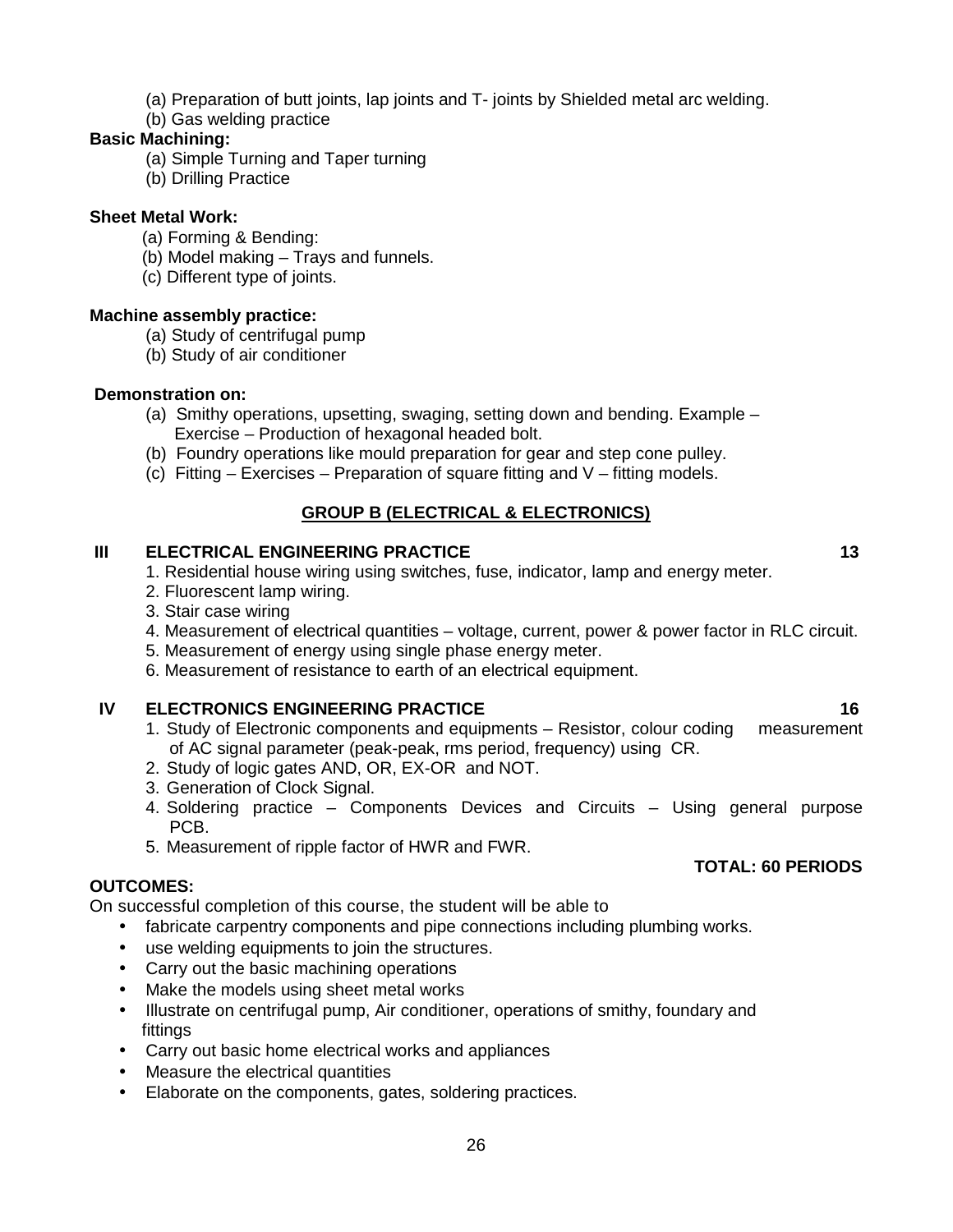### **LIST OF EQUIPMENT FOR A BATCH OF 30 STUDENTS:**

# **CIVIL**

| 1. Assorted components for plumbing consisting of metallic pipes,   |          |  |
|---------------------------------------------------------------------|----------|--|
| plastic pipes, flexible pipes, couplings, unions, elbows, plugs and |          |  |
| other fittings.                                                     | 15 Sets. |  |
| 2. Carpentry vice (fitted to work bench)                            | 15 Nos.  |  |
| 3. Standard woodworking tools                                       | 15 Sets. |  |
| 4. Models of industrial trusses, door joints, furniture joints      | 5 each   |  |
| 5. Power Tools: (a) Rotary Hammer                                   | 2 Nos    |  |
| (b) Demolition Hammer                                               | 2 Nos    |  |
| (c) Circular Saw                                                    | 2 Nos    |  |
| (d) Planer                                                          | 2 Nos    |  |
| (e) Hand Drilling Machine                                           | 2 Nos    |  |
| Jigsaw                                                              | 2 Nos    |  |
|                                                                     |          |  |

#### **MECHANICAL**

| 1. Arc welding transformer with cables and holders<br>2. Welding booth with exhaust facility<br>3. Welding accessories like welding shield, chipping hammer, | 5 Nos.<br>5 Nos. |
|--------------------------------------------------------------------------------------------------------------------------------------------------------------|------------------|
| wire brush, etc.                                                                                                                                             | 5 Sets.          |
| 4. Oxygen and acetylene gas cylinders, blow pipe and other<br>welding outfit.                                                                                | 2 Nos.           |
| 5. Centre lathe                                                                                                                                              | 2 Nos.           |
| 6. Hearth furnace, anvil and smithy tools                                                                                                                    | 2 Sets.          |
| 7. Moulding table, foundry tools                                                                                                                             | 2 Sets.          |
| 8. Power Tool: Angle Grinder                                                                                                                                 | 2 Nos            |
| 9. Study-purpose items: centrifugal pump, air-conditioner                                                                                                    | One each.        |
| <b>ELECTRICAL</b>                                                                                                                                            |                  |
| 1. Assorted electrical components for house wiring                                                                                                           | 15 Sets          |
| 2. Electrical measuring instruments                                                                                                                          | 10 Sets          |
| 3. Study purpose items: Iron box, fan and regulator, emergency lamp                                                                                          | 1 each           |
| 4. Megger (250V/500V)                                                                                                                                        | 1 No.            |
| 5. Power Tools: (a) Range Finder                                                                                                                             | 2 Nos            |
| (b) Digital Live-wire detector                                                                                                                               | 2 Nos            |
|                                                                                                                                                              |                  |

### **ELECTRONICS**

| 1. Soldering guns                                              | 10 Nos. |
|----------------------------------------------------------------|---------|
| 2. Assorted electronic components for making circuits          | 50 Nos. |
| 3. Small PCBs                                                  | 10 Nos. |
| 4. Multimeters                                                 | 10 Nos. |
| 5. Study purpose items: Telephone, FM radio, low-voltage power |         |
| supply                                                         |         |